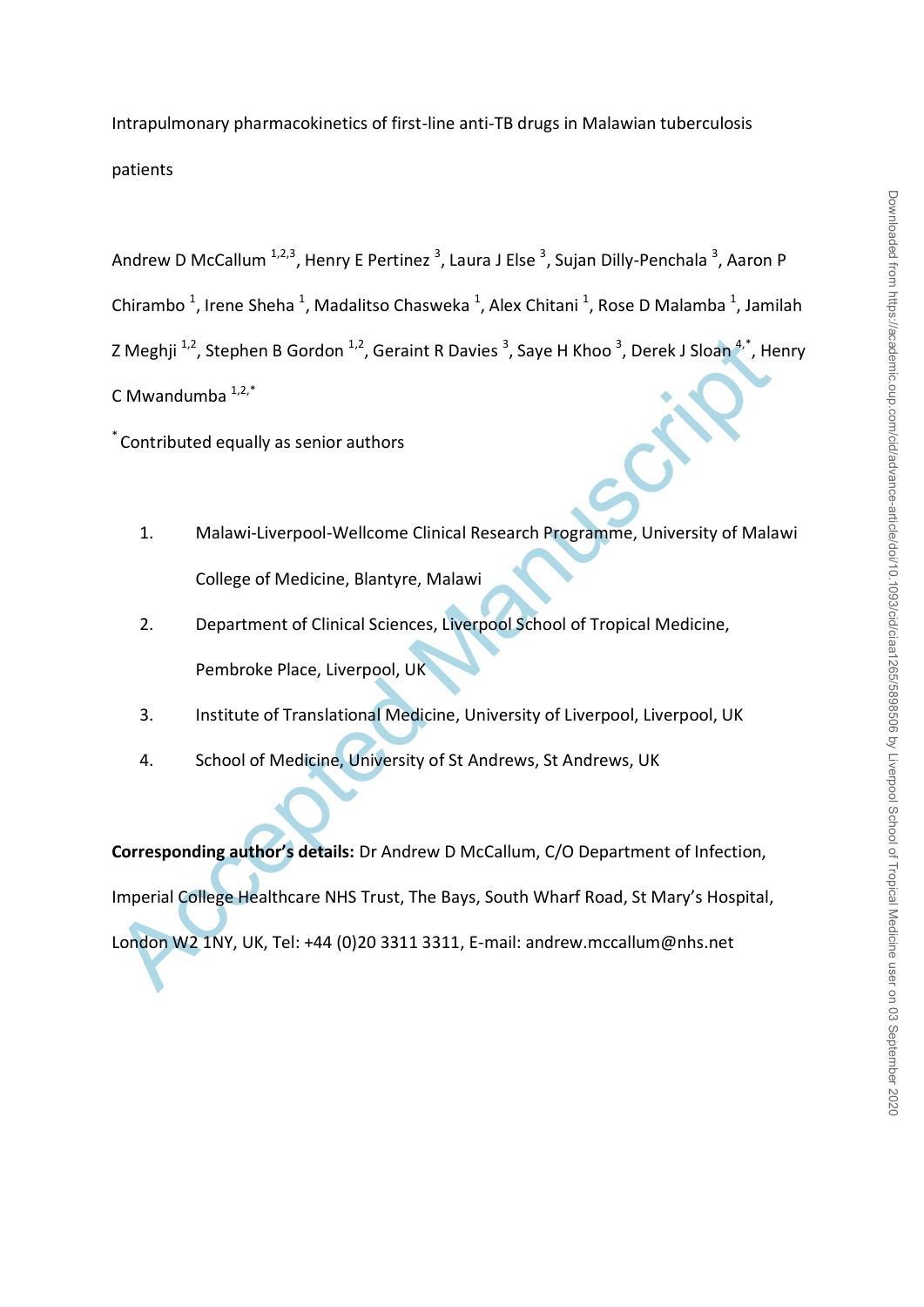### **Summary:**

First-line anti-tuberculosis drugs achieve higher concentrations in the lung than in plasma in patients on treatment. Despite standard weight-based dosing, rifampicin concentrations are particularly low in plasma, epithelial lining fluid and alveolar cells. Dose refinement may be required.

Accepted Manuscript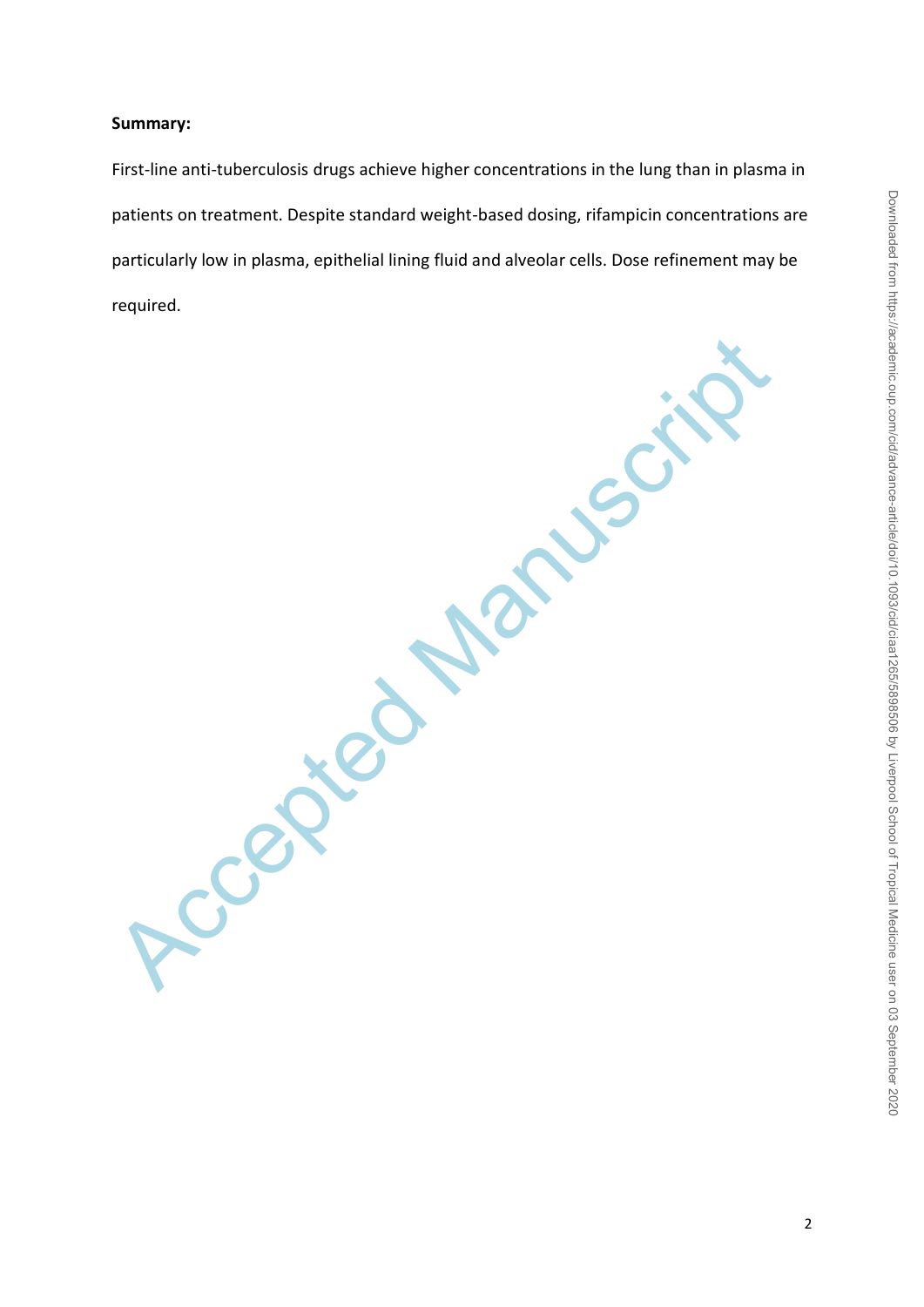#### **Abstract**

**BACKGROUND:** Further work is required to understand the intrapulmonary pharmacokinetics of first-line anti-tuberculosis drugs. This study aimed to describe the plasma and intrapulmonary pharmacokinetics of rifampicin, isoniazid, pyrazinamide, and ethambutol, and explore relationships with clinical treatment outcomes in patients with pulmonary tuberculosis.

pulmonary tuberculosis.<br> **METHODS:** Malawian adults with a first presentation of microbiologically-confirmed<br>
pulmonary tuberculosis received standard 6-month first-line therapy. Plasma and<br>
intrapulmonary samples were col **METHODS:** Malawian adults with a first presentation of microbiologically-confirmed pulmonary tuberculosis received standard 6-month first-line therapy. Plasma and intrapulmonary samples were collected 8 and 16 weeks into treatment and drug concentrations measured in plasma, lung/airway epithelial lining fluid, and alveolar cells. Population pharmacokinetic modelling generated estimates of drug exposure ( $C_{\text{max}}$  and AUC) from individual-level post-hoc Bayesian estimates of plasma and intrapulmonary pharmacokinetics.

**RESULTS:** One-hundred-and-fifty-seven patients (58% HIV co-infected) participated. Despite standard weight-based dosing, peak plasma concentrations of first-line drugs were below therapeutic drug monitoring targets. Rifampicin concentrations were low in all three compartments. Isoniazid, pyrazinamide, and ethambutol achieved higher concentrations in epithelial lining fluid and alveolar cells than plasma. Isoniazid and pyrazinamide concentrations were 14.6 (95% CI: 11.2-18.0) and 49.8-fold (95% CI: 34.2-65.3) higher in lining fluid than plasma respectively. Ethambutol concentrations were highest in alveolar cells (alveolar cells:plasma ratio 15.0, 95% CI 11.4-18.6). Plasma or intrapulmonary pharmacokinetics did not predict clinical treatment response.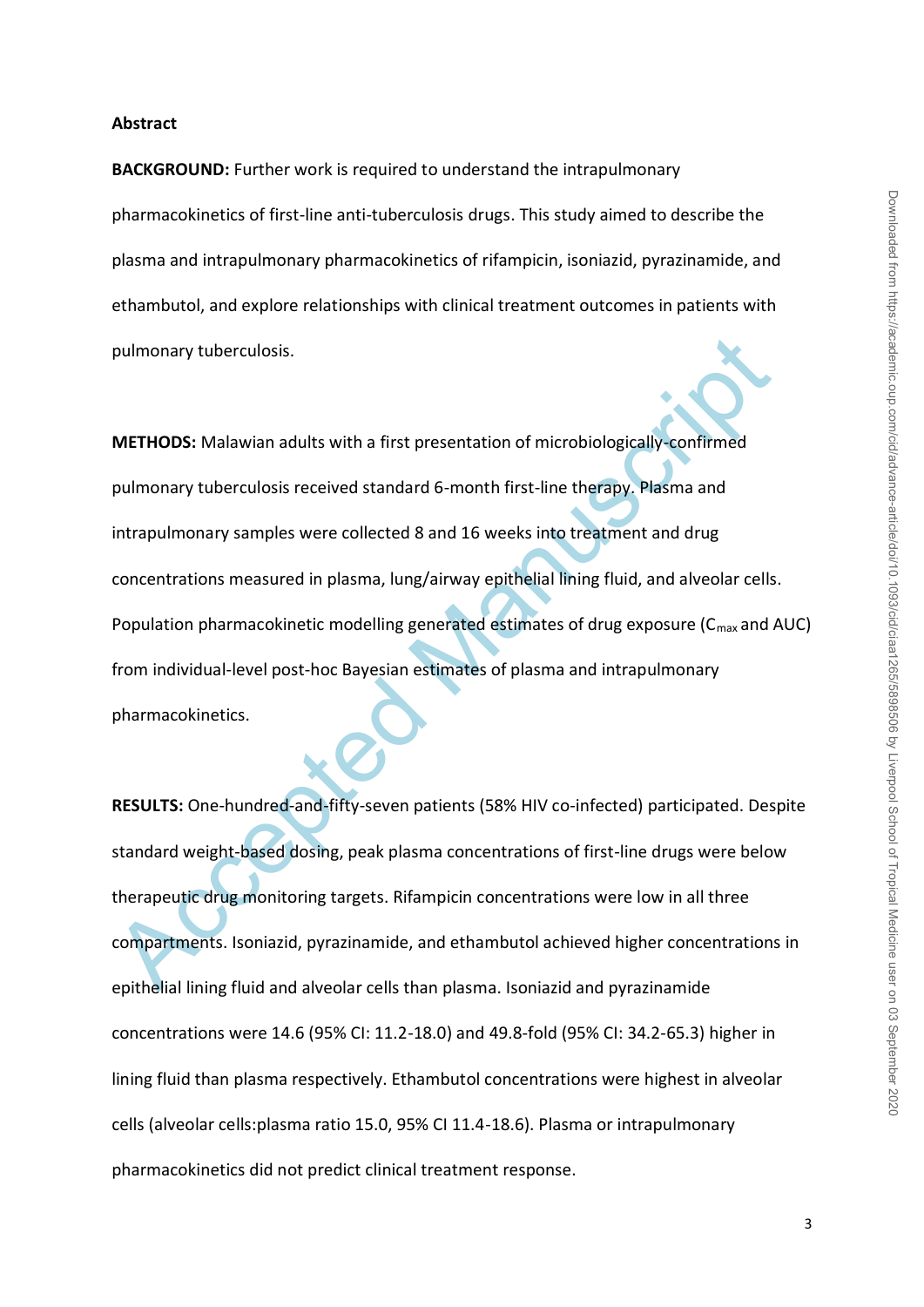**CONCLUSIONS:** We report differential drug concentrations between plasma and the lung. While plasma concentrations were below therapeutic monitoring targets, accumulation of drugs at the site of disease may explain the success of the first-line regimen. The low rifampicin concentrations observed in all compartments lend strong support for ongoing clinical trials of high-dose rifampicin regimens.

**Keywords:** tuberculosis, pulmonary; pharmacokinetics; pharmacodynamics; antibiotics, antitubercular

Accepted Manuscript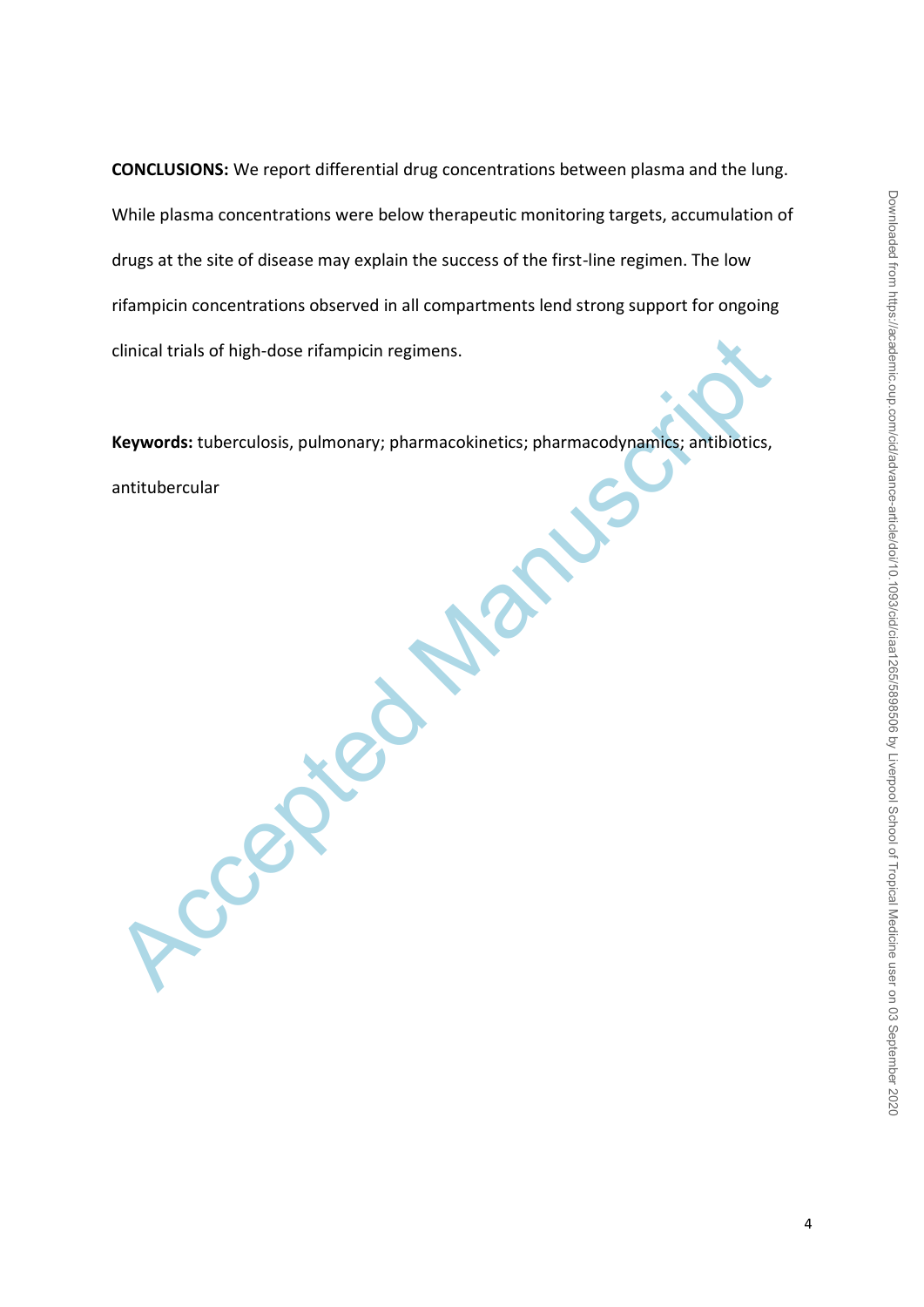#### **Introduction**

Whilst effective antibiotics for tuberculosis (TB) have been widely available for several decades, cure rates in high burden countries remain variable [1]. Revisiting the pharmacokinetics-pharmacodynamics of first-line agents, in patients with active pulmonary disease, may identify opportunities to optimise or abbreviate anti-TB treatment.

Plasma pharmacokinetic indices for first-line anti-TB drugs vary by up to 10-fold between<br>individuals [2–5] and their relationship with treatment response has varied across studie<br>using differing methodologies [6–10]. We h Plasma pharmacokinetic indices for first-line anti-TB drugs vary by up to 10-fold between individuals [2–5] and their relationship with treatment response has varied across studies using differing methodologies [6–10]. We hypothesised that intrapulmonary pharmacokinetics will differ between individuals and may explain drug exposure-response relationships. Novel work using lung explants and spatial mass spectrometry has demonstrated gradients of both drug exposure and *Mycobacterium tuberculosis* drugsensitivity in granulomas and cavities [11,12], but can only be performed in a small subset of patients with advanced disease.

In this study, drug concentrations in lung epithelial lining fluid and alveolar cells were used to assess intrapulmonary penetration, as expressed by epithelial lining fluid:plasma or alveolar cells:plasma concentration ratios. These ratios, described for a wide range of antimicrobials [13,14], may inform an assessment of whether penetration is sufficient when related to the minimum inhibitory concentration for the infecting organism [15,16]. Few existing healthy volunteer-based data suggest extensive variability in the pulmonary penetration of first-line anti-TB drugs, with potentially sub-therapeutic concentrations of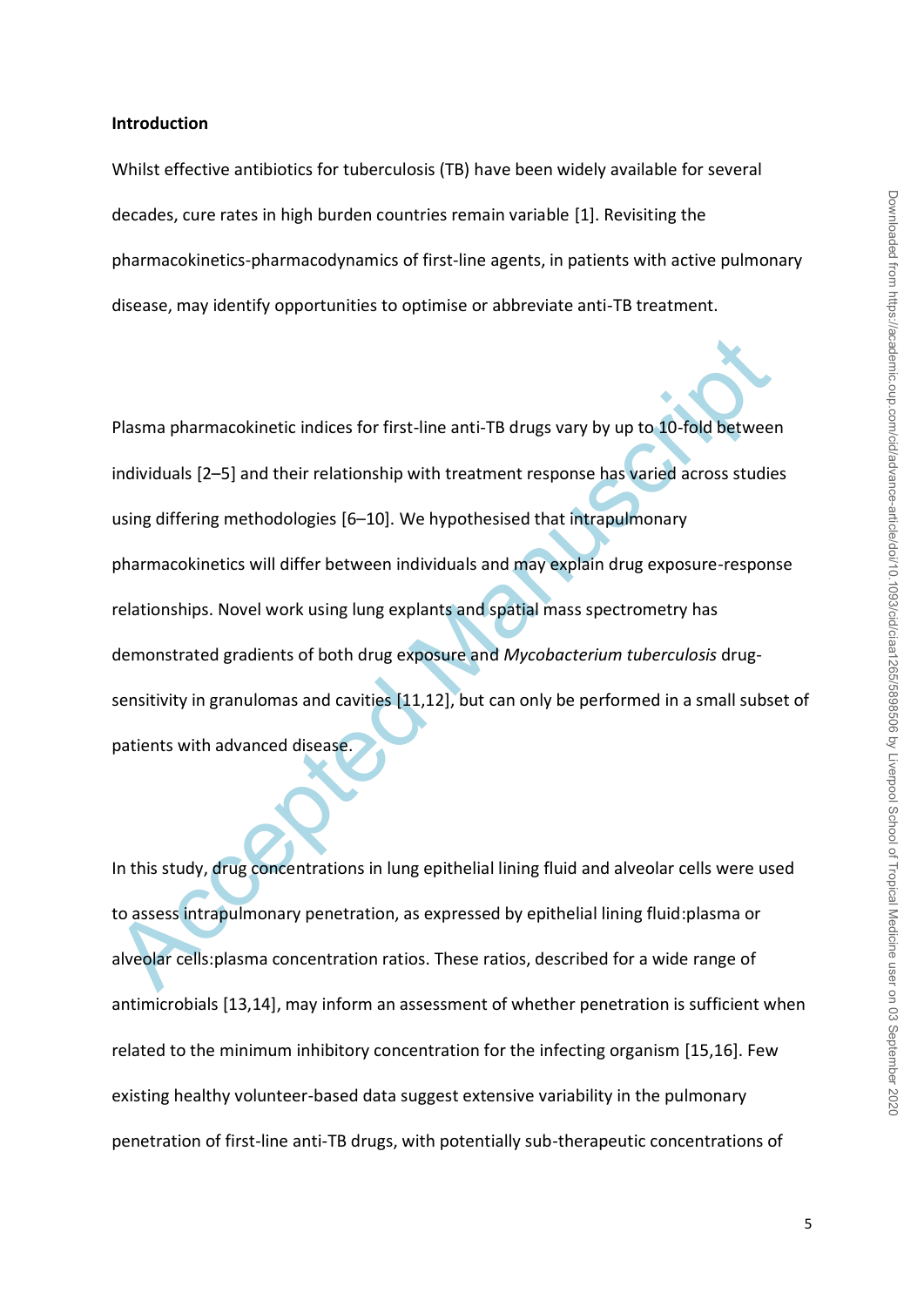rifampicin and isoniazid in epithelial lining fluid in a proportion of subjects [17–22]. These studies have limitations, however, as no patients with TB participated, drugs were given individually rather than in clinically relevant combinations, and sampling was limited to single fixed time-points.

To address these limitations, we used bronchoalveolar lavage coupled with population pharmacokinetic modelling to assess site of disease pharmacokinetics in a cohort of adult pulmonary TB patients receiving first-line anti-TB treatment.

#### **Methods**

#### *Study design*

This was a prospective, single-centre, pharmacokinetic-pharmacodynamic study. Participants were sequentially assigned to two study arms – a plasma arm and an intrapulmonary arm - at a 2:1 allocation ratio.

To address these limitations, we used bronchoalveolar lavage coupled with population<br>pharmacokinetic modelling to assess site of disease pharmacokinetics in a cohort of adul<br>pulmonary TB patients receiving first-line anti The primary objective was to describe the pharmacokinetics (area-under-the-concentrationtime-curve [AUC] and peak concentration  $[C_{max}]$ ) of rifampicin, isoniazid, pyrazinamide, and ethambutol in plasma, lung epithelial lining fluid, and alveolar cells. The secondary objective was to relate the pharmacokinetic indices to clinical treatment response.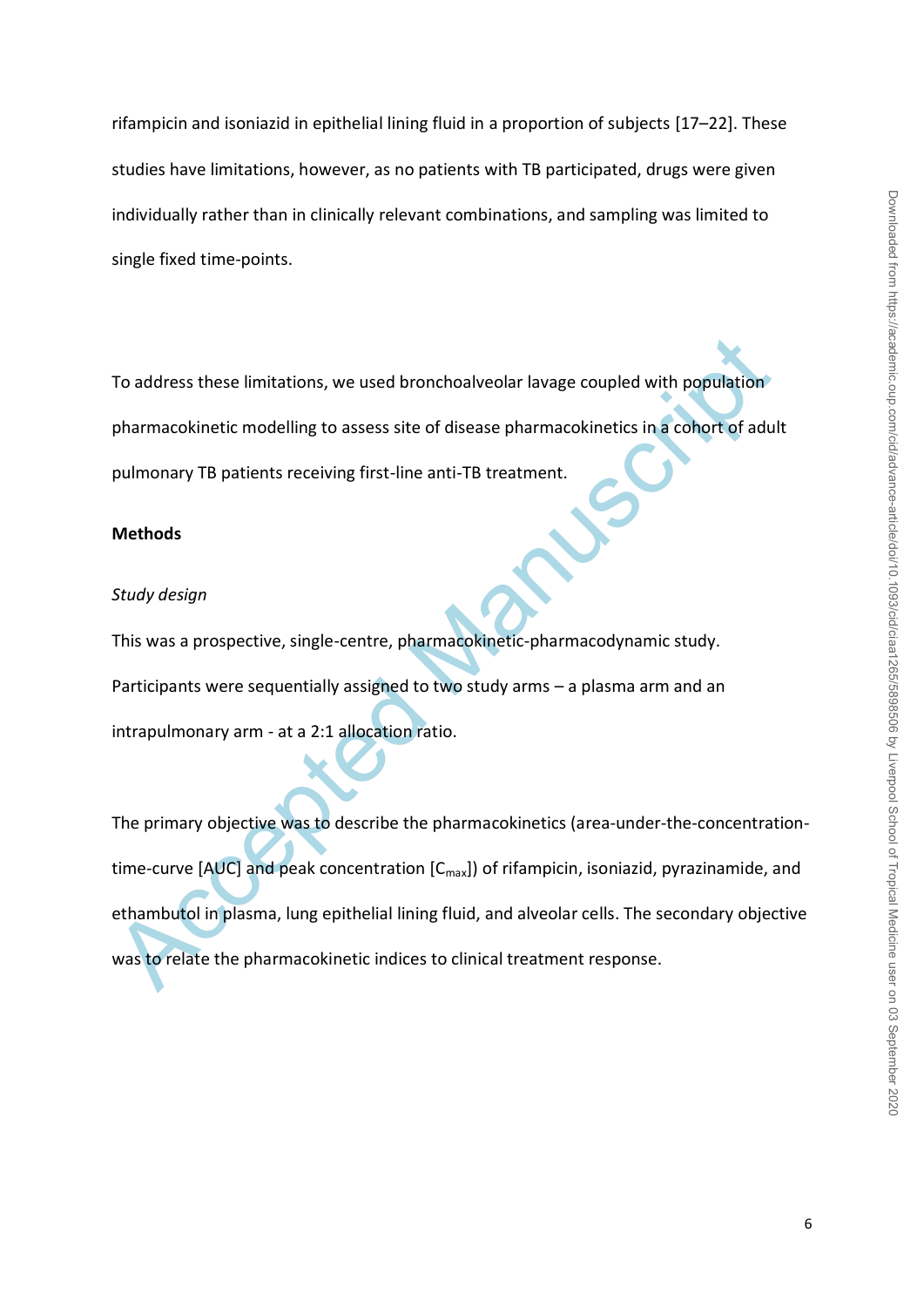nospital, or at health centres in urban Blantyre, were screened. Adults aged 16-65 years<br>with sputum smear- or Xpert MTB/RIF-positive pulmonary TB were eligible while those v<br>absolute or relative contraindications to resea The study was conducted at Queen Elizabeth Central Hospital in Blantyre, Malawi, between January 2016 and October 2018. Patients registering for first-line treatment for TB at the hospital, or at health centres in urban Blantyre, were screened. Adults aged 16-65 years with sputum smear- or Xpert MTB/RIF-positive pulmonary TB were eligible while those with absolute or relative contraindications to research bronchoscopy were excluded [23] (**Supplementary Materials**). Baseline chest radiographs were scored for severity of disease [24].

Participants received daily fixed-dose combination tablets according to a WHO-approved weight-adjusted regimen and national guidelines [25]. All participants had HIV antibody tests and those who tested positive received antiretroviral therapy [26]. Participants were followed up for 18 months. Adherence was monitored by direct questioning and pill counts.

# *Pharmacokinetic sampling*

Pharmacokinetic sampling was completed at 7-8 and 15-16 weeks into TB treatment. All participants were observed to take their anti-TB treatment after an overnight fast. Those in the plasma arm had blood samples collected at 1 and 3 or 2 and 4 hours post-dose. Those in the intrapulmonary arm had blood samples collected pre-dose, and at 0.5, 1, 3, 5 or 2, 4, 6, 8 hours post-dose.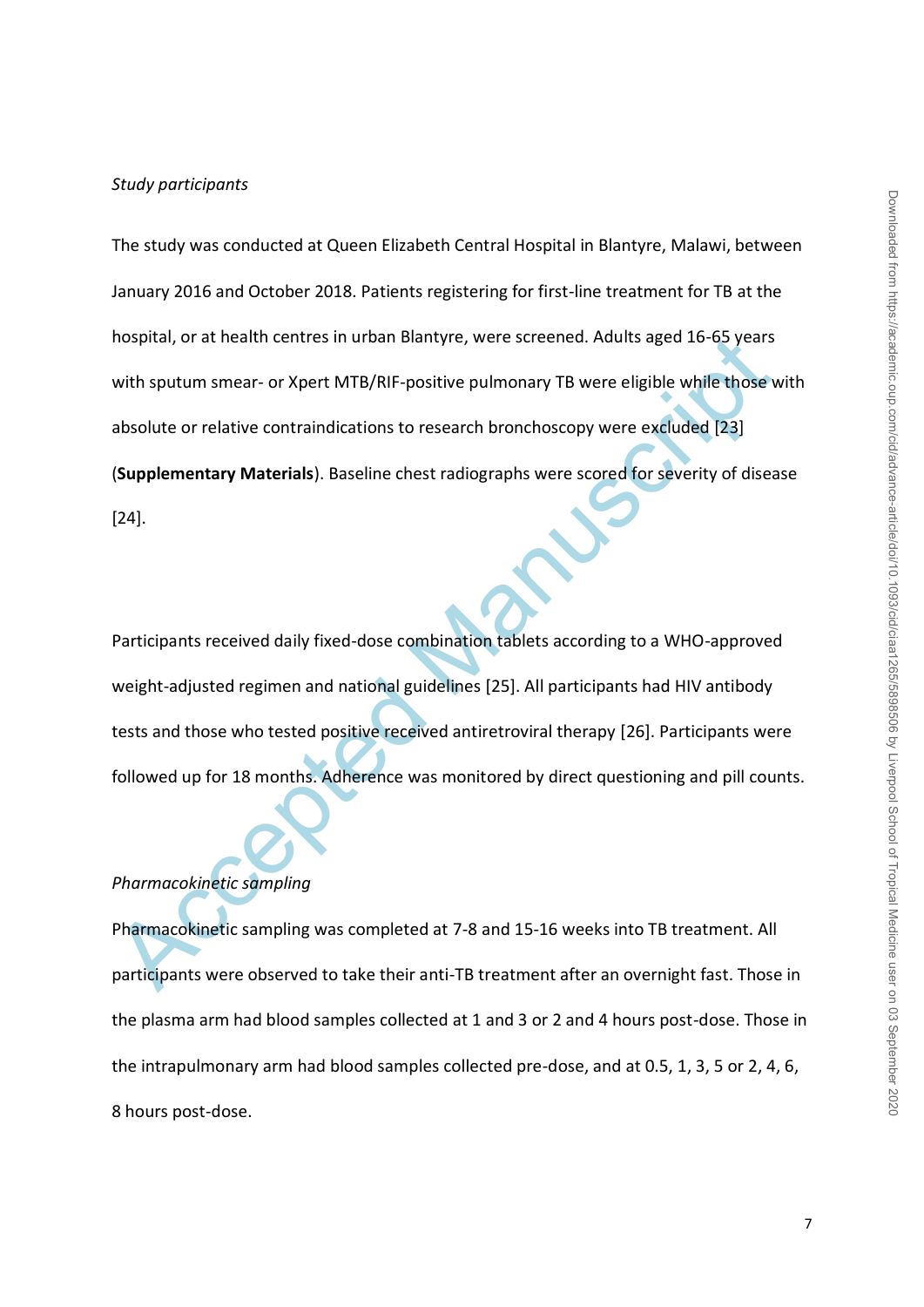Participants in the intrapulmonary arm had a research bronchoscopy at 2, 4, or 6 hours post-dose. Bronchoscopy was performed as previously described [23], with lavage of the right middle lobe. A cell count was obtained by haemocytometry, before centrifugation to obtain samples of cell pellet and supernatant. The volume of epithelial lining fluid in bronchoalveolar lavage was calculated using the urea dilution method [13,17–20].

Rifampicin, isoniazid, pyrazinamide and ethambutol concentrations were measured in plasma, bronchoalveolar lavage supernatant, and cell pellets with a four-drug liquid chromatography / tandem mass spectrometry assay using appropriate internal standards validated to internationally recognized acceptance criteria (**Supplementary Materials**).

#### *Pharmacokinetic modelling*

Rifampicin, isoniazid, pyrazinamide and ethambutol concentrations were measured in<br>plasma, bronchoalveolar lavage supernatant, and cell pellets with a four-drug liquid<br>chromatography / tandem mass spectrometry assay using Population pharmacokinetic models were developed using NONMEM<sup>©</sup> (version 7.4.0, ICON Development Solutions). A two-stage model-building strategy was used: first the plasmaonly pharmacokinetic models were developed for each drug, then the plasma and intrapulmonary pharmacokinetic data were analysed under a combined model (**Supplementary Materials**).

One- and two-compartment pharmacokinetic disposition models with alternative models of absorption were explored in fittings to the plasma data. Base model selection was achieved using likelihood ratio testing with the minimum objective function value as the criterion, and examination of relative standard error values and goodness-of-fit plots. Stepwise generalised additive modelling was then used to identify significant covariates for the model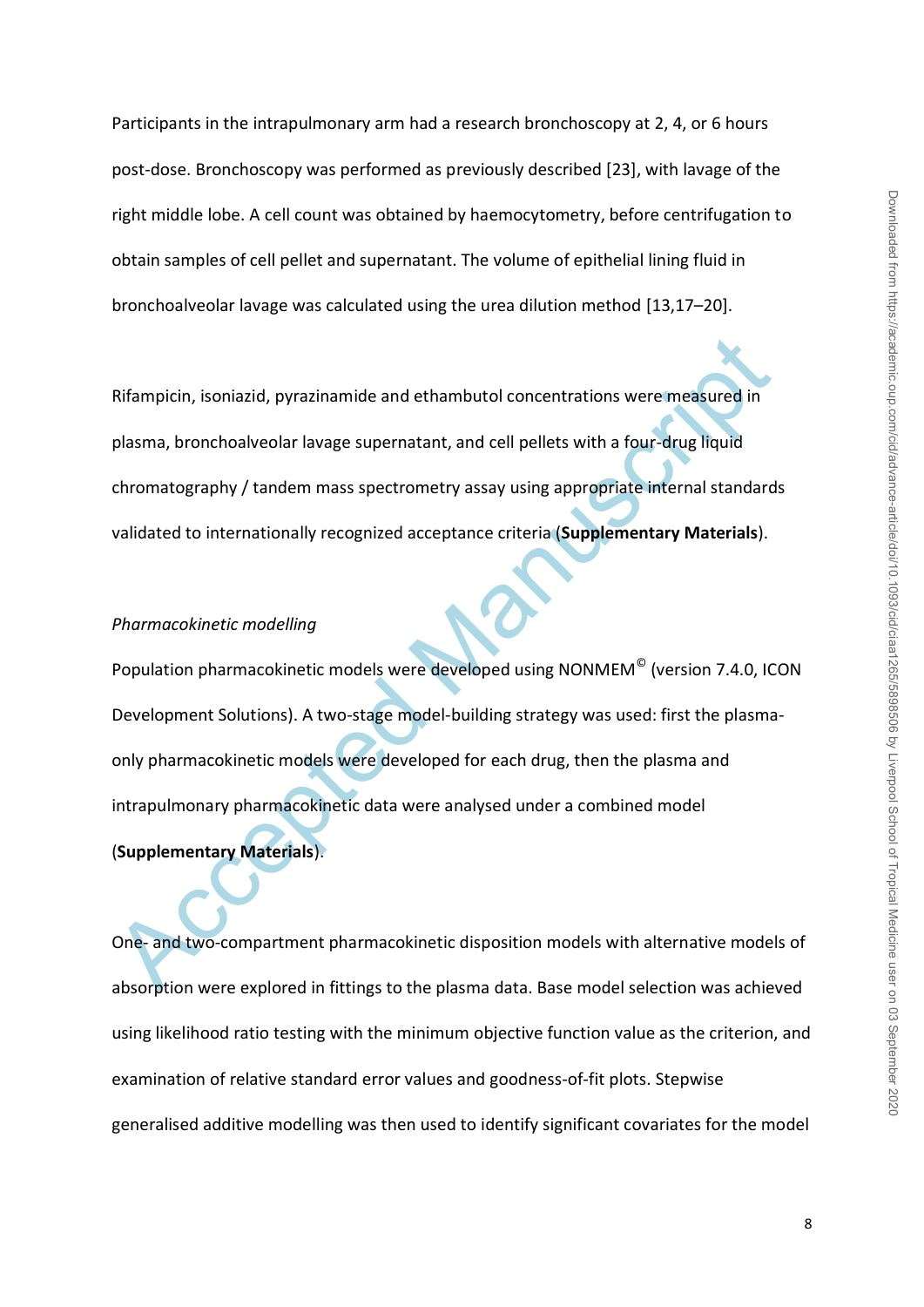(from among age, weight, body mass index, sex, HIV status, and creatinine clearance). The plasma models were evaluated using visual predictive checks.

respectively). Interindividual variability on  $R_{\text{Ext}}$  and  $R_{\text{AC}}$  was incorporated using an exponential error model with separate residual error variances estimated for both epitheling fluid and alveolar cells.  $R_{\text{$ Concentrations in the epithelial lining fluid and alveolar cell compartments were characterised by ratio parameters relative to their plasma concentration (*RELF* and *RAC* respectively). Interindividual variability on *RELF* and *RAC* was incorporated using an exponential error model with separate residual error variances estimated for both epithelial lining fluid and alveolar cells. R<sub>ELF</sub> is based on total drug (protein-unbound plus bound), whereas only the unbound fraction is pharmacologically-active and able to be transported or diffuse into the epithelial lining fluid [27]. Of the four first-line drugs, only rifampicin has extensive protein binding. Assuming an unbound fraction of rifampicin in plasma of 20% [27], and negligible protein binding in epithelial lining fluid [28], we approximated the *RELF/unbound-plasma* ratio to be five-fold greater than *RELF/total-plasma*.

Model-based estimates of individual values of AUC, T<sub>max</sub>, and C<sub>max</sub> were calculated from empirical Bayes estimates of parameters (Supplementary Materials). Plasma C<sub>max</sub> estimates were compared to therapeutic drug monitoring targets: rifampicin  $\geq 8$  µg/ml, isoniazid  $\geq 3$ μg/ml, pyrazinamide  $\geq 20$  μg/ml, and ethambutol  $\geq 2$  μg/ml [29]. Rifampicin AUC  $> 13$ μg.h/ml, isoniazid AUC > 52 μg.h/ml, pyrazinamide  $C_{\text{max}}$  > 35 μg/ml and AUC > 363 μg.h/ml were also considered given associations with improved outcomes in one analysis [7,30].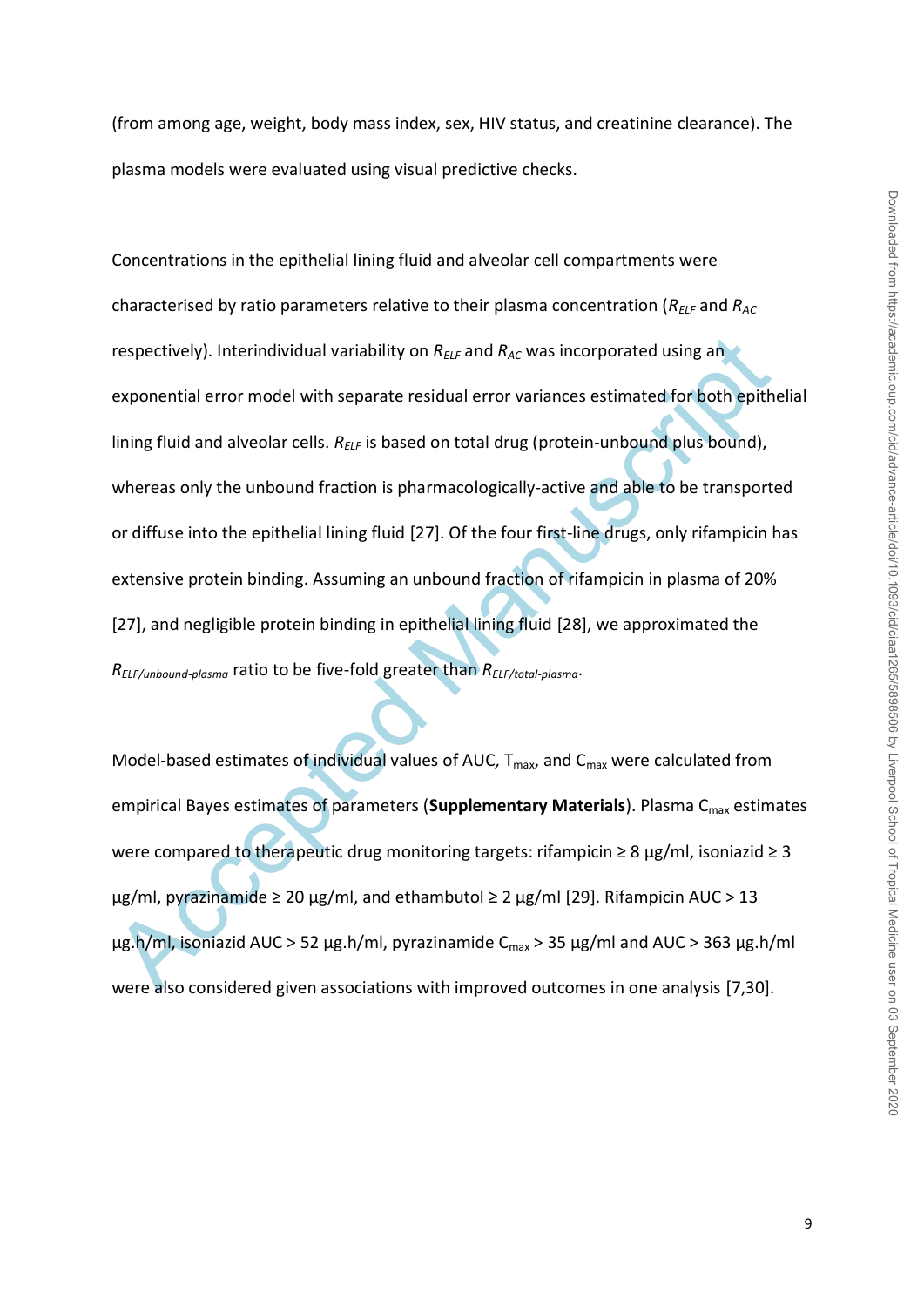#### *Treatment response and bacteriology*

Sputum samples were collected at treatment initiation, 2-months, and at end-of-treatment. Baseline drug susceptibility of screening isolates was measured on custom-made microtitre plates (UKMYC3 Sensititre, Thermo Scientific). These assays used 96-well plates with increasing concentrations of rifampicin (0.015-16 µg/ml), isoniazid (0.015-16 µg/ml), and ethambutol (0.25-16 µg/ml) (**Supplementary Materials**).

ethambutol (0.25-16 µg/ml) (Supplementary Materials).<br>
Two-month culture conversion in liquid media was captured. Participants with negative<br>
sputum cultures from end-of-treatment onwards or who stopped coughing and remain Two-month culture conversion in liquid media was captured. Participants with negative TB sputum cultures from end-of-treatment onwards or who stopped coughing and remained well after treatment were defined as having a favourable clinical outcome. Recurrent TB (relapse/re-infection), failed treatment, and death were grouped together as unfavourable clinical outcomes. Logistic regression, chi-squared test, and Fisher's exact test were used to assess relationships between pharmacokinetics and treatment response.

#### *Ethics*

Ethical approval was obtained from the Research Ethics Committees of the College of Medicine, University of Malawi, and the Liverpool School of Tropical Medicine.

#### **Results**

#### *Demographic and clinical description of cohort*

We recruited 157 adult patients with pulmonary TB (**Table 1**). Median age was 34 years (IQR: 28-39), 76.4% were male (120/157), and 58.0% had HIV co-infection (91/157). More than half of co-infected participants (57.1%, 52/91) were diagnosed with HIV during TB diagnosis.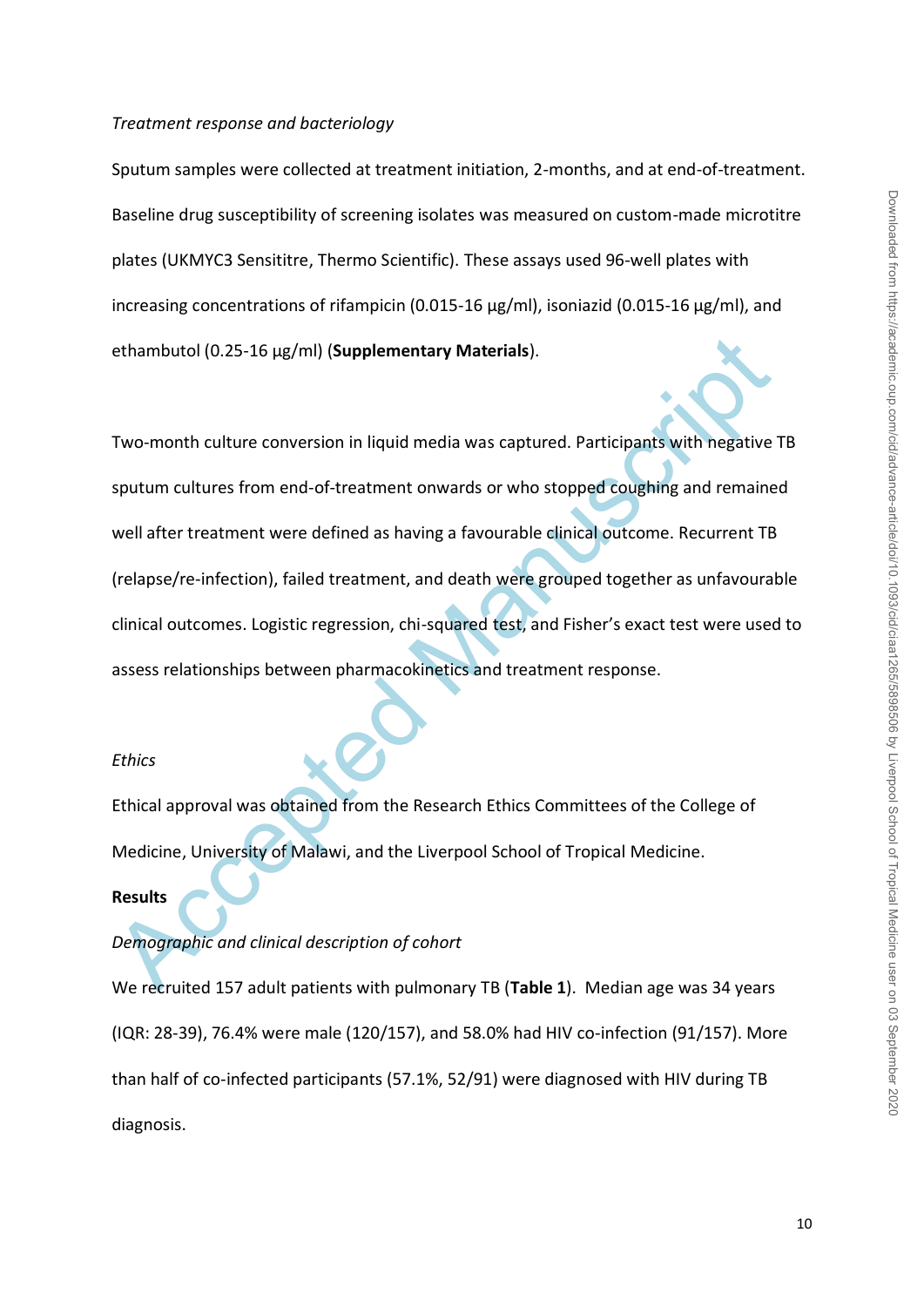Use of fixed-dose combination regimens resulted in administration of a median rifampicin dose of 9.4 mg/kg (IQR 8.8-10.3), isoniazid 4.7 mg/kg (IQR 4.4-5.1), pyrazinamide 25.2 mg/kg (IQR 23.5-27.4), and ethambutol 17.3 mg/kg (IQR 16.2-18.8). Four (2.5%) participants were under-dosed for rifampicin and isoniazid, and 5 (3.2%) for ethambutol according to the WHO recommended range (rifampicin 10 mg/kg, isoniazid 5 mg/kg, pyrazinamide 25 mg/kg, ethambutol 15 mg/kg)[31]. No correlation was seen between the radiological extent of right midzone disease and intrapulmonary drug concentration (**Supplementary Figure 1**).

#### *Rifampicin pharmacokinetics*

ethambutol 15 mg/kg)[31]. No correlation was seen between the radiological extent of midzone disease and intrapulmonary drug concentration (Supplementary Figure 1).<br> *Rifompicin phormocokinetics*<br>
The rifampicin dataset co The rifampicin dataset comprised 741 plasma concentration-time observations from 140 participants. The plasma data were best described by a one-compartment disposition model with first-order absorption and elimination. Only sex and HIV status were identified as significant covariates: the final model showed 32% greater clearance in male participants (CL/F; 16.1 L/h male versus 12.2 L/h female), and 34% greater volume of distribution in HIVinfected participants (V/F; 29.7 L HIV-infected versus 22.2 L HIV-uninfected). The visual predictive check and goodness-of-fit plots indicated that the final plasma model performed adequately (**Supplementary Figures 2 and 3**).

Rifampicin concentrations in epithelial lining fluid and alveolar cells exceeded those in plasma. Eighty-three sparse concentration-time observations in epithelial lining fluid and 89 in alveolar cells, from 51 participants, were included in the final combined intrapulmonary model. The final model parameters are included in **Supplementary Table 1**. The extent of distribution to epithelial lining fluid was near double that of plasma with typical predicted  $R_{ELF}$  of 1.97 (95% CI: 1.65-2.30) and was elevated for alveolar cells also ( $R_{AC}$  1.35 [95% CI: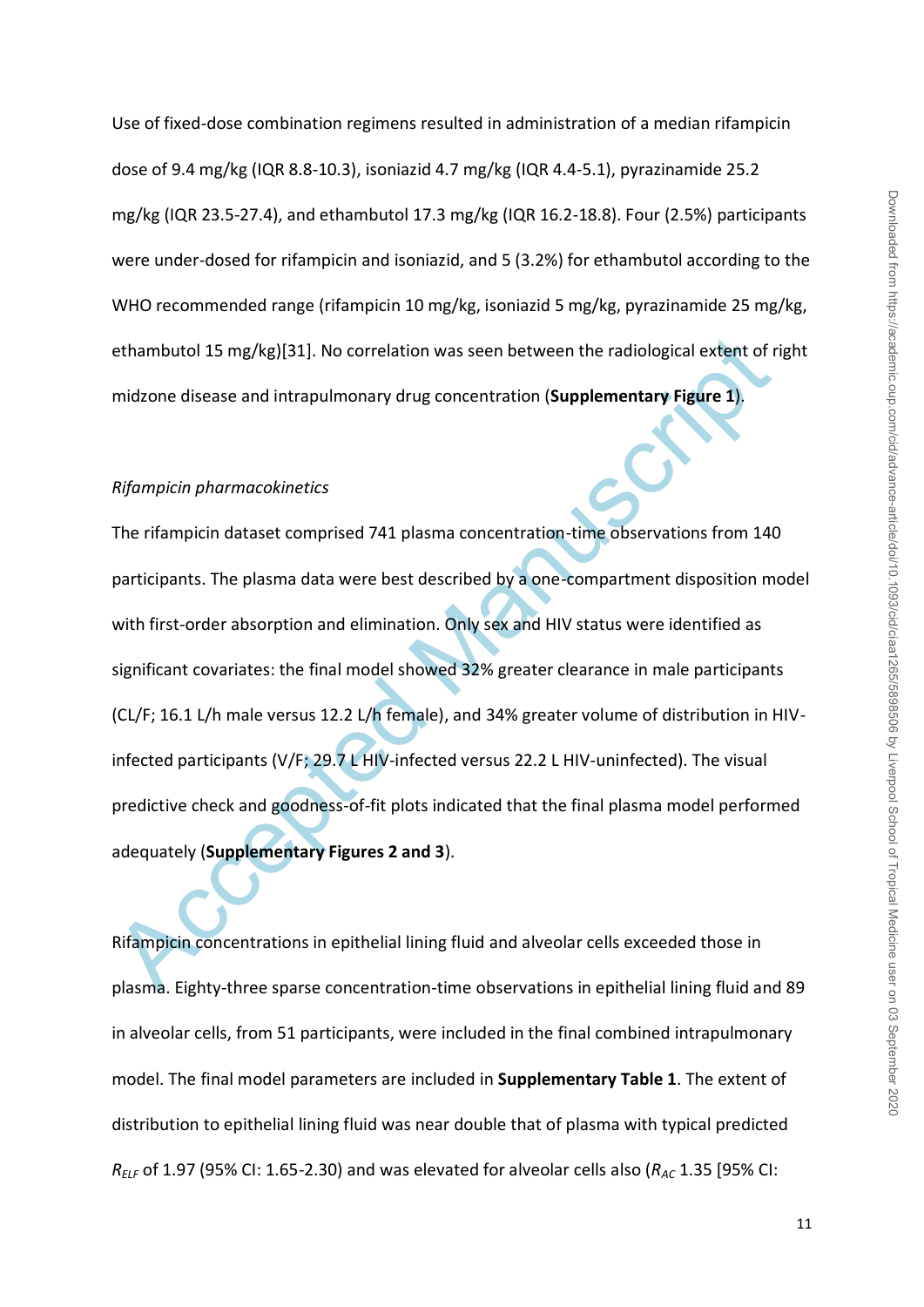0.89-1.81]). After accounting for plasma protein binding, the *RELF/unbound-plasma* ratio will be approximately five-fold greater than the *RELF/total-plasma* recorded here: 9.85 compared to 1.97.

Rifampicin drug exposure in plasma was low relative to therapeutic drug monitoring targets (Cmax 4.0 μg/ml [3.5-4.8] for total drug, target ≥ 8 μg/ml [29]; **Figure 1** and **Table 2**). Rifampicin drug exposure was greatest in the epithelial lining fluid compared to plasma and alveolar cells.

#### *Isoniazid pharmacokinetics*

( $C_{\text{max}}$  4.0 µg/ml [3.5-4.8] for total drug, target ≥ 8 µg/ml [29]; **Figure 1** and **Table 2):**<br>Rifampicin drug exposure was greatest in the epithelial lining fluid compared to plasma a<br>alveolar cells.<br>Jsoniozid pharmaco The isoniazid plasma dataset contained 750 concentration-time observations from 140 participants, best described by a one-compartment pharmacokinetic model with first-order absorption and elimination. Two-compartment models were met with some improvement in the objective function value, but unacceptably poor precision of parameter estimates. Weight as an effect on volume of distribution (V/F) was the only covariate that significantly improved the model fit, with the volume of distribution increasing by 1.08 L for every kg above the population mean of 51.1 kg.

Eighty-eight epithelial lining fluid and 89 alveolar cell concentration-time observations from 51 participants were available for the second stage of modelling. Isoniazid distributed extensively to epithelial lining fluid, with concentrations nearly 15-fold greater than plasma (*RELF* 14.6 [95% CI: 11.2-18.0], **Supplementary Table 1**). Concentrations in alveolar cells were closer to plasma (*RAC* 1.31 [95% CI: 0.95-1.67]). The high concentrations achieved in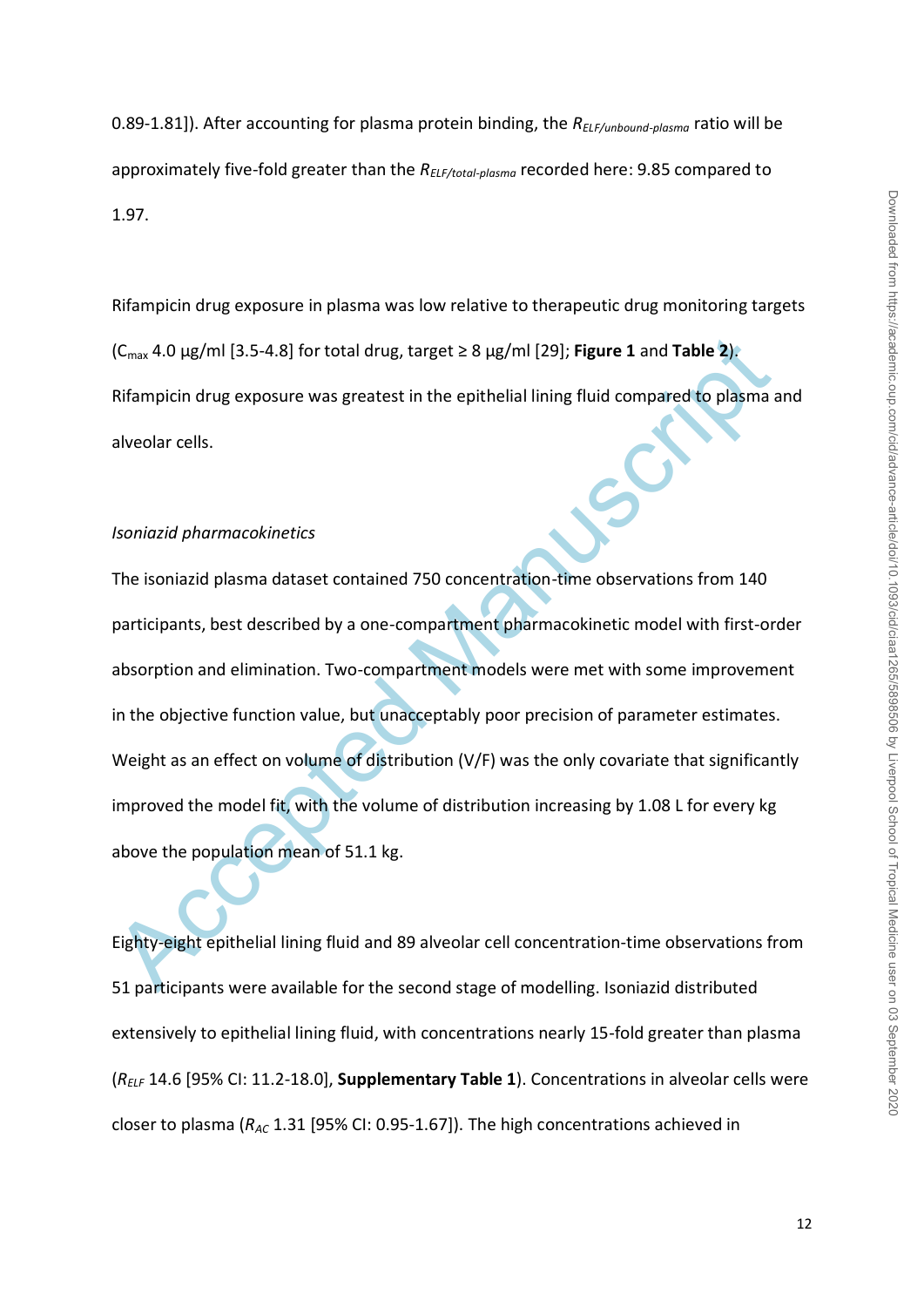epithelial lining fluid are demonstrated on the summary concentration-time plot (**Figure 1**) and estimates in **Table 2**.

#### *Pyrazinamide pharmacokinetics*

Four-hundred-and-nine observations from 131 participants were modelled. Inclusion of weight as a covariate for both clearance (CL/F) and volume of distribution (V/F) significantly improved the model fit.

weight as a covariate for both clearance (CL/F) and volume of distribution (V/F) significating<br>timproved the model fit.<br>
Fifty concentration-time observations were available for intrapulmonary pharmacokinet<br>
modelling (Sup Fifty concentration-time observations were available for intrapulmonary pharmacokinetic modelling (**Supplementary Table 1**). Pyrazinamide was extensively distributed to epithelial lining fluid, achieving a *R<sub>ELF</sub>* of 49.8 (95% CI: 34.2-65.3). Median pyrazinamide C<sub>max</sub> in epithelial lining fluid was 1,195 μg/ml (IQR 1,062-1,361), as compared to 24.0 μg/ml (IQR 22.2-26.3) in plasma (**Table 2**). Pyrazinamide was observed to accumulate in alveolar cells, with concentrations 3.18-fold greater than plasma (95% CI: 1.90-4.46). No patients achieved the proposed C<sub>max</sub> target of > 35  $\mu$ g/ml, while only 37 (23.1%) patients achieved an AUC > 363 μg.h/ml.

#### *Ethambutol pharmacokinetics*

Four-hundred-and-sixteen ethambutol plasma concentration-time observations were modelled. Again, a one-compartment disposition model with first-order absorption was sufficient to describe the data and attempts to use a two-compartment system or incorporate an absorption lag phase were met with non-convergence. After stepwise backwards elimination, only creatinine clearance as an effect on clearance (CL/F) was retained as a covariate in the model.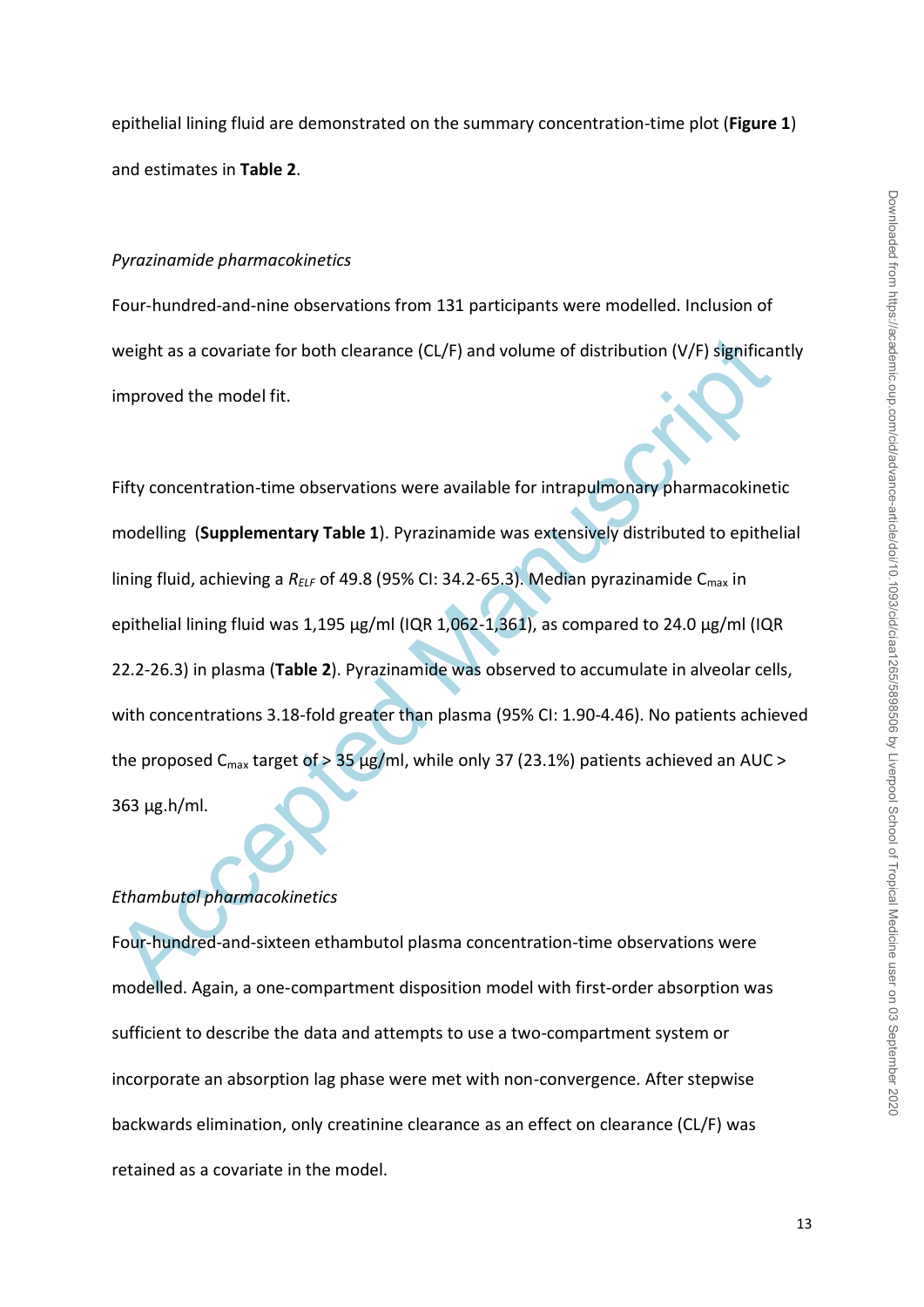Fifty epithelial lining fluid and alveolar cell concentration-time observations for ethambutol were available. Final parameter estimates from the final intrapulmonary pharmacokinetic model show that in contrast to the other 3 first-line drugs, highest ethambutol levels were seen in the alveolar cells (*RAC* 15.0 [95% CI: 11.4-18.6], **Supplementary Table 1** and **Figure 1**), while concentrations in epithelial lining fluid were 4-fold higher than plasma (95% CI: 3.3- 4.6). While median plasma  $C_{\text{max}}$  was low at 1.3  $\mu$ g/ml (IQR 1.1-1.6), higher peak concentrations of 5.2 μg/ml (IQR 4.2-6.6) and 20.0 μg/ml (15.4-25.3) were seen in epithelial lining fluid and alveolar cells respectively.

#### *Drug susceptibility*

while concentrations in epithelial lining fluid were 4-fold higher than plasma (95% CI: 3.3<br>
4.6). While median plasma C<sub>max</sub> was low at 1.3 µg/ml (IQR 1.1-1.6), higher peak<br>
concentrations of 5.2 µg/ml (IQR 4.2-6.6) and Baseline isolates (n=88) were highly sensitive to rifampicin: the modal minimum inhibitory concentration (MIC) was 0.015, 0.03, and 0.5 μg/ml for rifampicin, isoniazid, and ethambutol respectively (Figure 2). One-hundred-thousand AUC, C<sub>max</sub>, and MIC values were generated from the mean and standard deviation using Monte Carlo simulation, and used to describe the likely distribution of AUC/MIC and Cmax/MIC in this cohort (**Table 3**).

# *Relationship with clinical outcome*

One-hundred-and-twenty-six participants had sufficient data to assess 2-month culture conversion: 81 (64%) had stable culture conversion by 2-months. Clinical outcome was captured in 133 participants, with 15 (11%) unfavourable outcomes recorded. Two-month culture conversion was not predictive of clinical outcome (*p*<0.05; McNemar's hypothesis test for paired data). We observed no relationship between rifampicin AUC > 13 μg.h/ml, isoniazid AUC > 52 μg.h/ml, or pyrazinamide AUC > 363 μg.h/ml and clinical outcome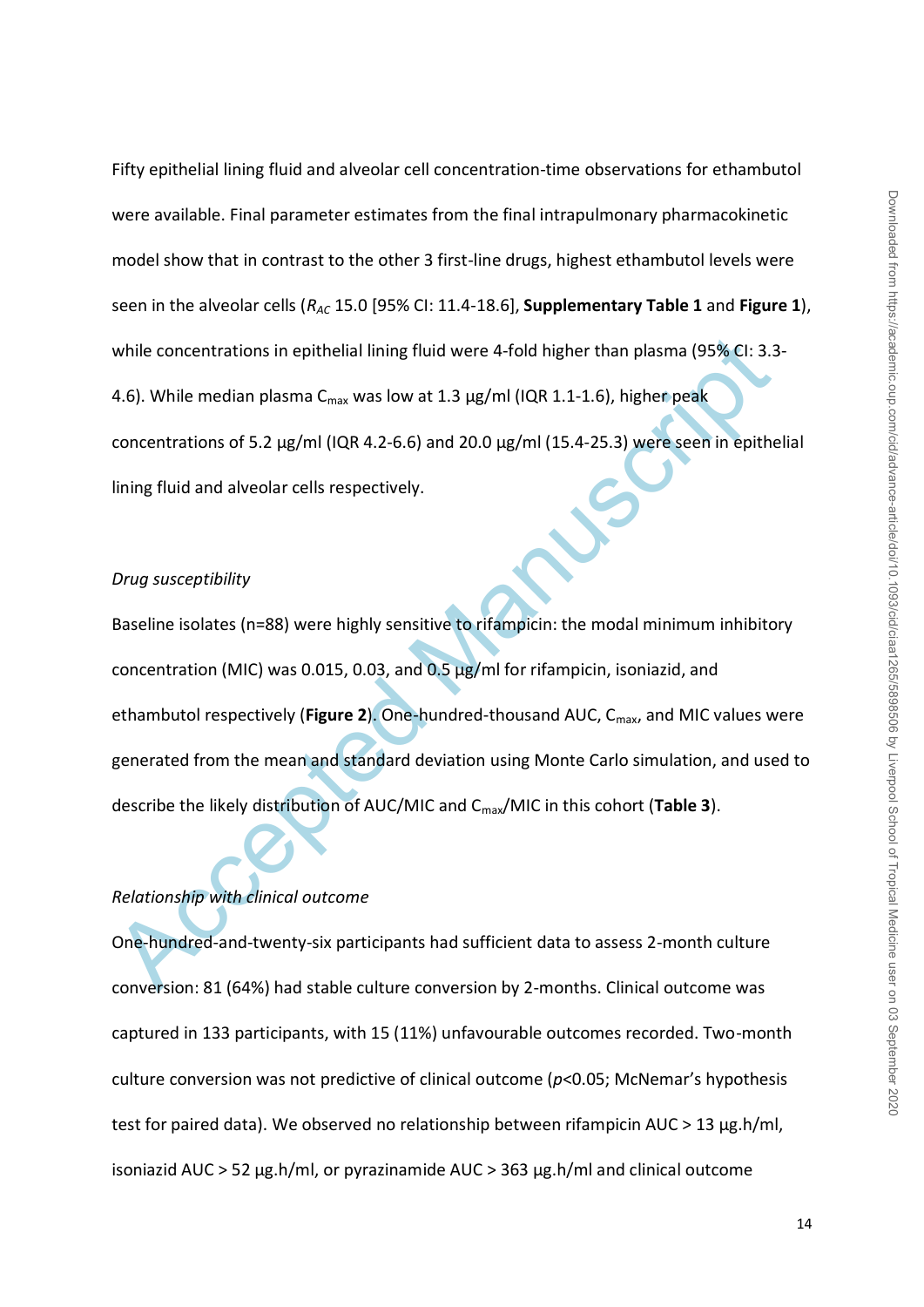(*p*=1.000, Fisher's exact test), nor any association between baseline MIC and 2-month culture conversion or final outcome by logistic regression. None of the plasma or intrapulmonary pharmacokinetic parameters were associated with culture conversion or late clinical outcome (**Table 4**).

#### **Discussion**

We observed low plasma drug concentrations for all four first-line anti-TB drugs in Mala<br>adults, relative to established therapeutic drug monitoring targets [29]. In addition, we<br>report differences in drug concentrations We observed low plasma drug concentrations for all four first-line anti-TB drugs in Malawian adults, relative to established therapeutic drug monitoring targets [29]. In addition, we report differences in drug concentrations between plasma and pulmonary compartments. Rifampicin concentrations were low in both compartments, suggesting that the current recommended dose is not optimal. While plasma concentrations of isoniazid, pyrazinamide and ethambutol were also low, these drugs achieved higher concentrations in epithelial lining fluid and alveolar cells; accumulation at the tissue site of disease may be important for the success of first-line anti-TB therapy.

The observed low plasma drug concentrations were consistent with other studies of steadystate pharmacokinetics from TB patients in high-endemicity settings [2,32–35]. Target concentrations for therapeutic drug monitoring were derived from descriptions of drug exposure in both patients and healthy volunteers, and have been associated with clinical outcomes in some studies [10,29]. Furthermore, most patients in our study did not achieve the proposed  $C_{max}$  (pyrazinamide: 35 μg/ml) or AUC cut-offs (isoniazid: 52 μg.h/ml; pyrazinamide: 363 μg.h/ml) identified as predictive of long-term response [7]. Taken together, we suggest that current dosing might be too low to achieve pharmacokinetic targets.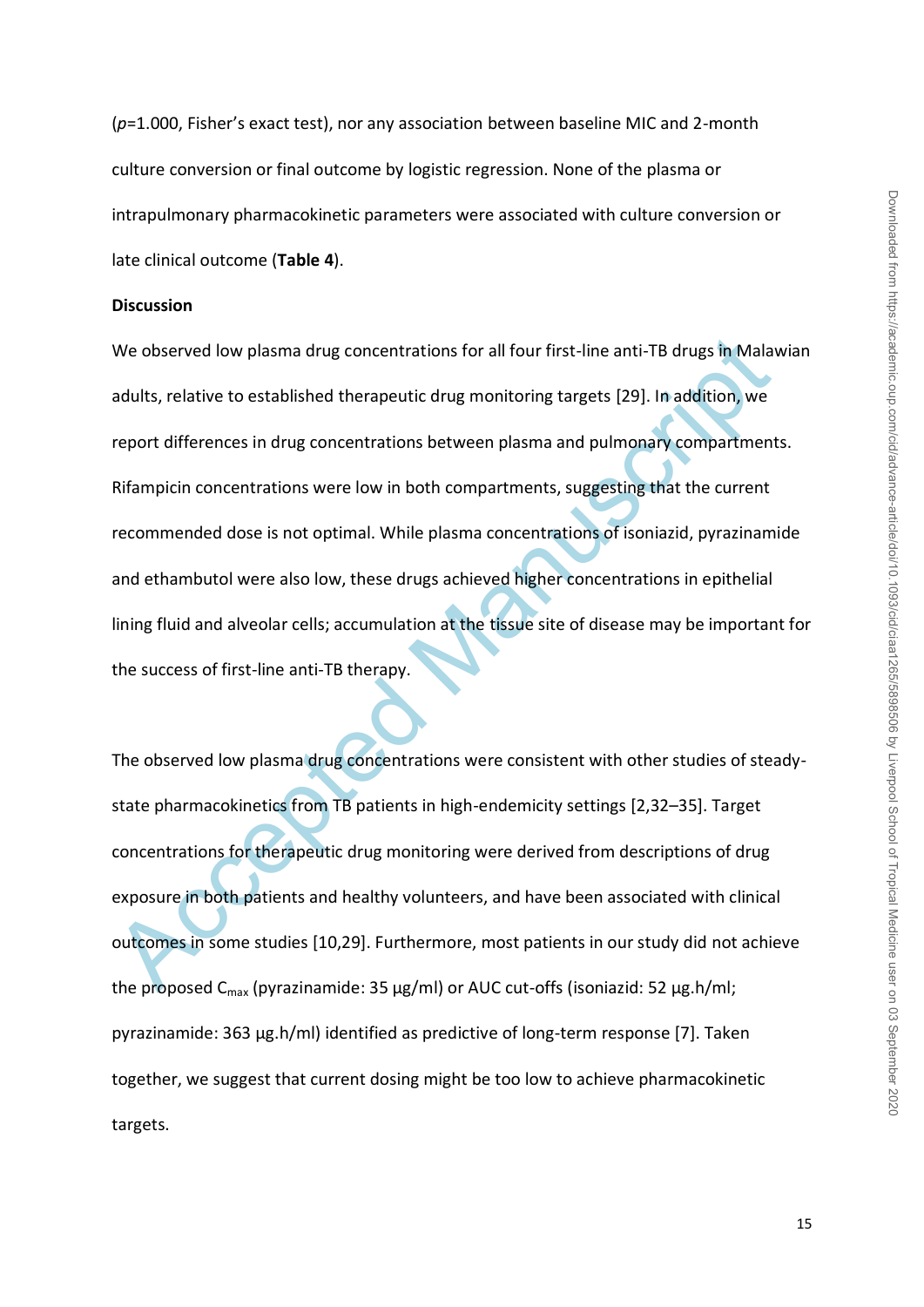pyrazinamide to lining fluid was observed [18,19]. Whereas previous work occurred in<br>healthy volunteers (with or without HIV infection), the samples in the present study cam<br>from a cohort of adult patients with active pulm All four drugs achieved higher concentrations in epithelial lining fluid and alveolar cells than plasma, with isoniazid and pyrazinamide 15- and 50-fold higher in lining fluid than plasma respectively, and ethambutol concentrating within the cells. Our findings differ from previous work, where rifampicin epithelial lining fluid concentrations were reported to be one-fifth of plasma concentrations [17], and less extensive distribution of isoniazid and pyrazinamide to lining fluid was observed [18,19]. Whereas previous work occurred in healthy volunteers (with or without HIV infection), the samples in the present study came from a cohort of adult patients with active pulmonary TB, many of whom were significantly immunosuppressed. Active inflammation, with increased permeability, cellular influx, and disruption of the blood-alveolar barrier may alter tissue drug penetration in those with ongoing infection [27]. Peak intrapulmonary concentrations were seen 2 hours after drug administration, suggesting that single pharmacokinetic measurements at 4 hours in previous studies underestimated drug exposure.

Despite low plasma drug concentrations, 89% of our cohort had a favourable clinical outcome. AUC/MIC and C<sub>max</sub>/MIC for first-line drugs have been described as drivers of treatment efficacy in pre-clinical models [36–39], but local variation in MICs of nongenotypically resistant *Mycobacterium tuberculosis* isolates against first-line TB drugs have not been well described. High plasma and intrapulmonary AUC/MIC and C<sub>max</sub>/MIC ratios [8,38] were achieved in this cohort as a result of steady-state accumulation of drugs at the site of disease, coupled with preserved drug sensitivity, particularly for rifampicin.

Dose optimisation may yield further improvements in treatment outcomes. Only two-thirds (64%) of the patients had culture converted by 2-months, despite drug-sensitive disease,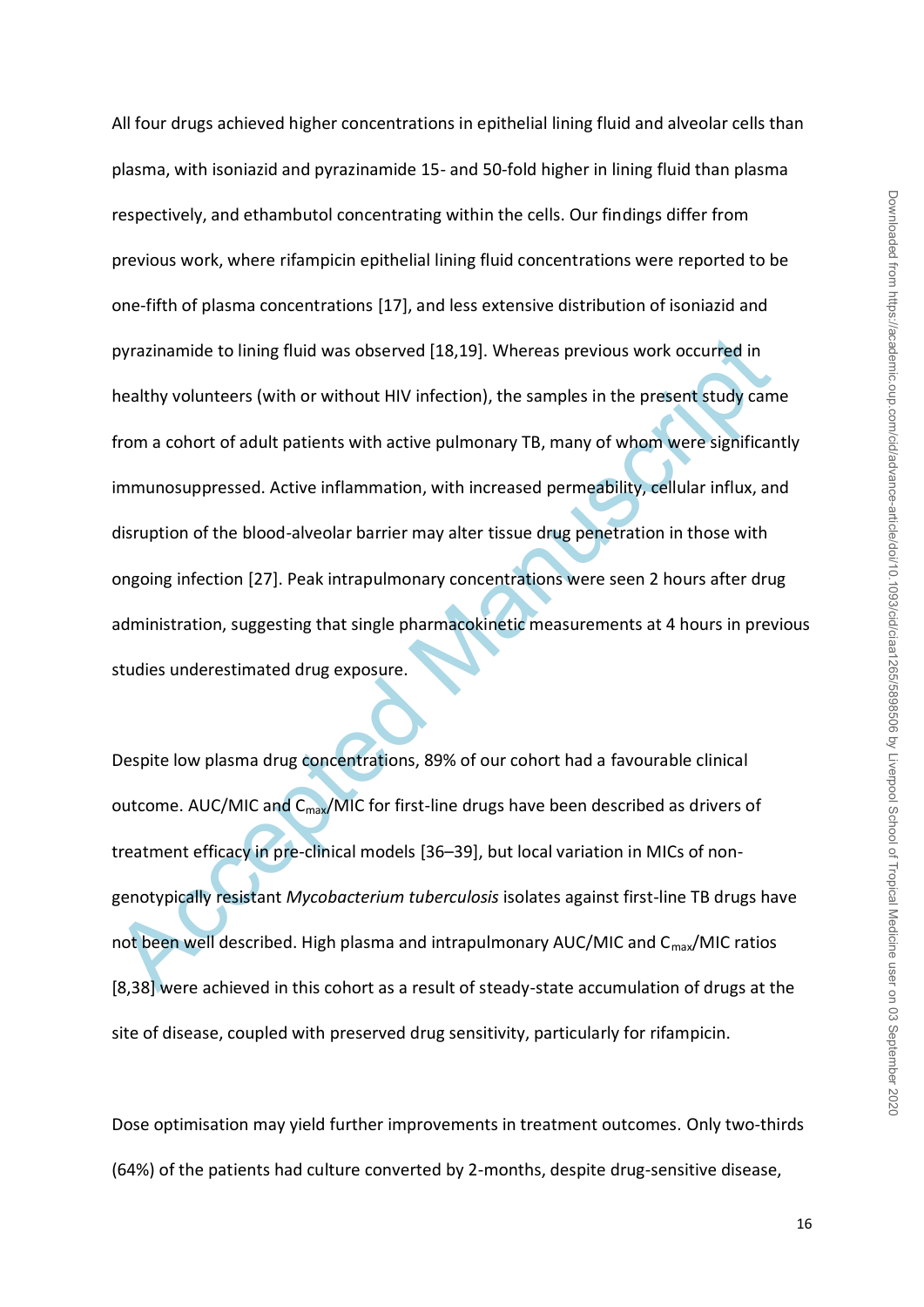good adherence, and intensive follow-up. We postulate that the slow bacillary clearance and unfavourable clinical outcomes are a consequence of the observed plasma and intrapulmonary rifampicin exposure. Rifampicin dosing studies have demonstrated that increased dosing may be associated with supra-proportional increases in plasma AUC [40] and improved early bactericidal activity [41]. These studies have typically used mg/kg doses several fold greater than used in the present study, which may markedly increase rifampicin exposure within the intrapulmonary compartment. HIV-infected participants were observed to have a greater volume of distribution for rifampicin, likely reflecting reduced bioavailability in co-infected patients [42].

several fold greater than used in the present study, which may markedly increase rifamp<br>exposure within the intrapulmonary compartment. HIV-infected participants were obser<br>to have a greater volume of distribution for rifa We were unable to detect a relationship between plasma or intrapulmonary pharmacokinetics and treatment response in this cohort using standard approaches. Exploratory methods such as those based on machine learning might offer further insights into these relationships and may form the basis of future work. Given a relatively narrow exposure across a constant mg/kg range using weight-banded dosing, studies assessing a greater range of dosing may be required to fully delineate relationships between pharmacokinetics and binary clinical outcomes. Alternatively, modelled bacillary elimination rates, as a continuous measure of treatment response, may identify pharmacokineticpharmacodynamic relationships from studies of fewer participants [41,43]. Even if dose refinement is not associated with improved rates of relapse-free cure, identification of factors associated with more rapid bacillary elimination may be important for interruption of transmission and reduction of post-TB lung disease.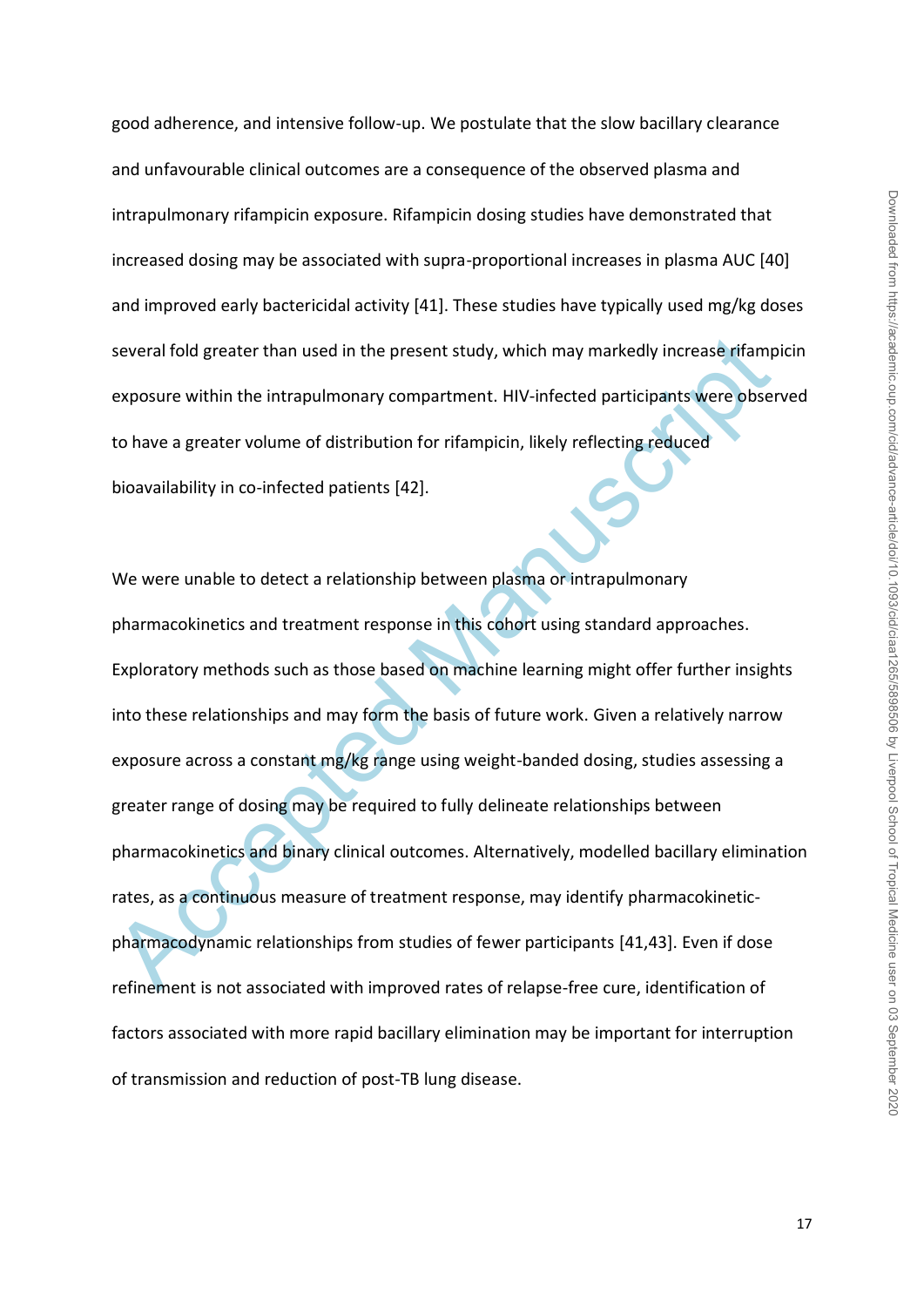There were several limitations to our study. Bronchoalveolar lavage may result in drug efflux from macrophages, but these effects were minimised by placing samples on ice, and rapid centrifugation. The cell pellet obtained from bronchoalveolar lavage contains a mixture of alveolar macrophages, epithelial cells, lymphocytes and other leukocytes, and the drug concentration is recorded in μg/ml of cells. Alveolar macrophages represent more than 80% of cells in lavage, and are the largest cells retrieved [23], and as such, the alveolar cell concentrations are more likely to be an underestimation of macrophage drug concentration. Finally, we were only able to measure MICs from a subset of baseline isolates, instead using summary estimates to describe AUC/MIC and C<sub>max</sub>/MIC distributions for the cohort.

of cells in lavage, and are the largest cells retrieved [23], and as such, the alveolar cell<br>concentrations are more likely to be an underestimation of macrophage drug concentrat<br>Finally, we were only able to measure MICs These are the only data describing the steady-state intrapulmonary pharmacokinetics of first-line anti-TB therapy in patients with pulmonary disease. Ultimately, understanding the mismatch in antibiotic exposure between plasma and site of infection may aid dose refinement and development of optimal pan-TB regimens for both drug-sensitive and drugresistant disease.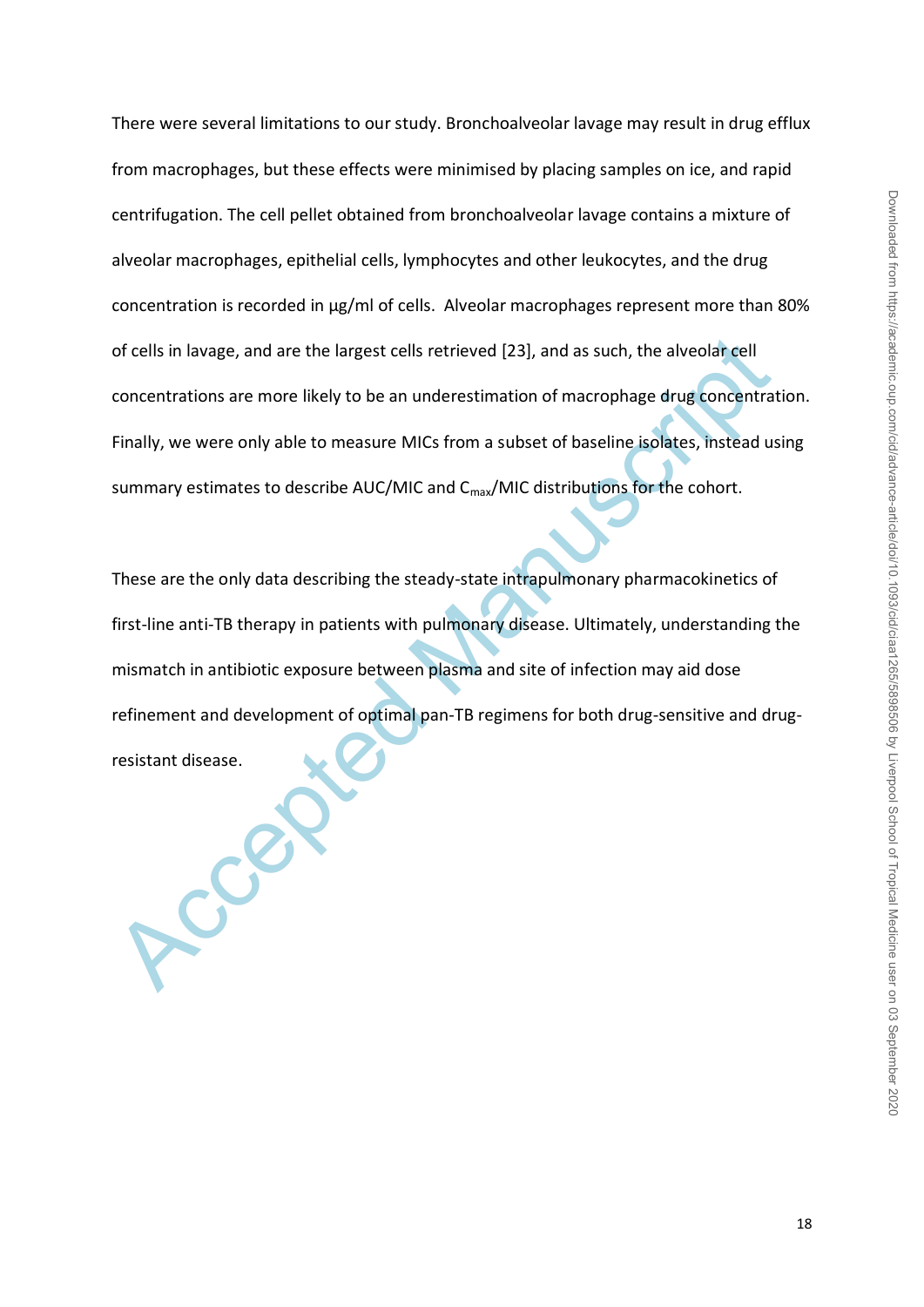## **Acknowledgements**

support and co-operation during the study. We are grateful to Jehan Ghany and Elizabet<br>Joekes for their work on the chest radiograph scoring. Lisa Stone, Liverpool School of<br>Tropical Medicine, was integral to some of the l We would like to thank the staff of the Clinical Investigation Unit, Ward 3A, and Radiology Department, Queen Elizabeth Central Hospital, the TB Officers of the Blantyre District Health Office and the Malawi-Liverpool-Wellcome Clinical Research Programme for their support and co-operation during the study. We are grateful to Jehan Ghany and Elizabeth Joekes for their work on the chest radiograph scoring. Lisa Stone, Liverpool School of Tropical Medicine, was integral to some of the laboratory work described in this manuscript but sadly passed away before it was completed; we gratefully acknowledge her contribution. Finally, we would like to thank all study participants for their enthusiastic participation in the study, without whom this work would not be possible.

#### **Funding**

This work was supported by a Wellcome Trust Clinical PhD Fellowship (105392/B/14/Z to A.D.M.). The Malawi-Liverpool-Wellcome Clinical Research Programme is supported by a strategic award from the Wellcome Trust. We also acknowledge infrastructural support for bioanalysis from the Liverpool Biomedical Research Centre funded by Liverpool Health Partners.

**Potential conflicts of interest**. All authors: no potential conflicts of interest.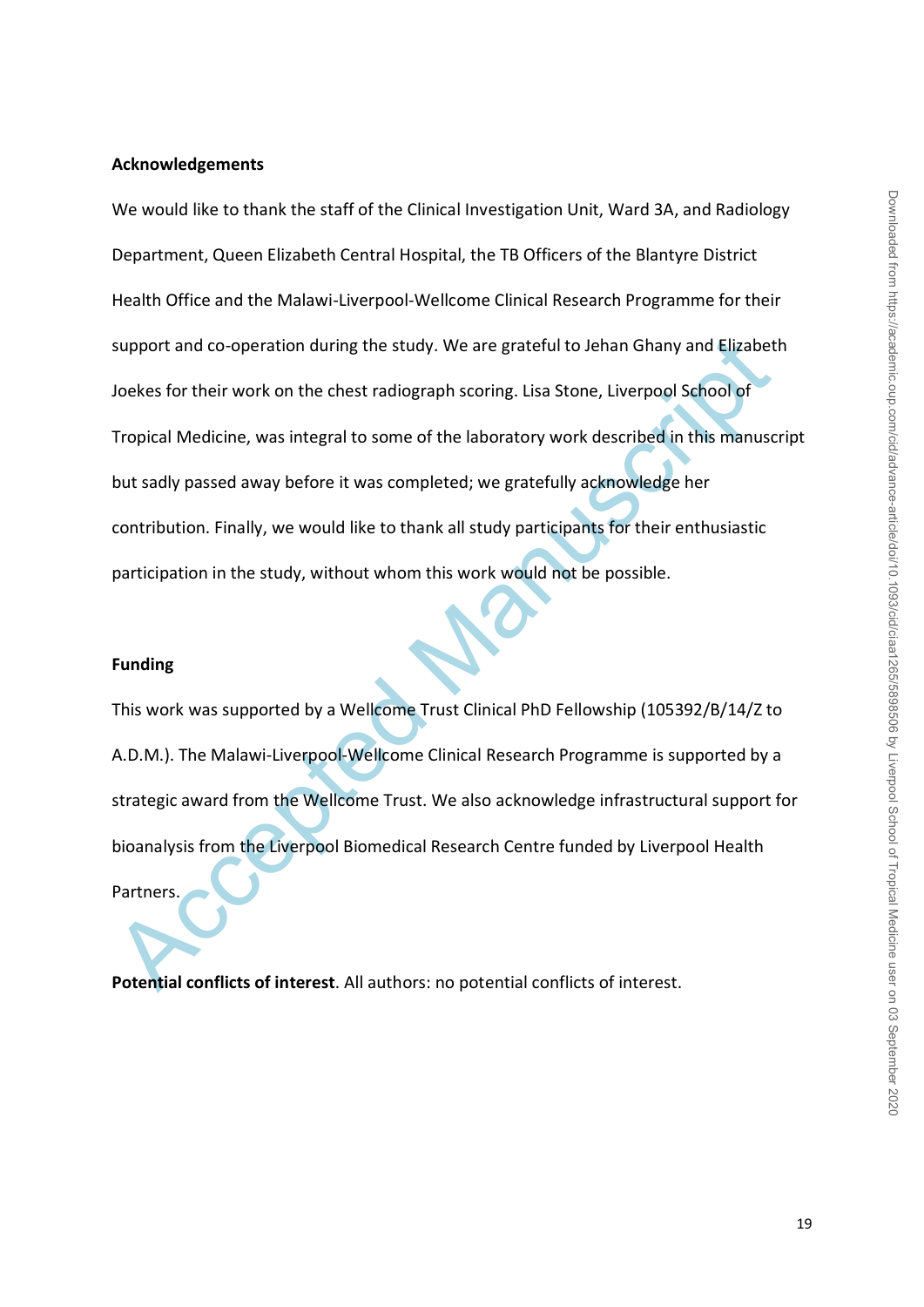#### **References**

- 1. World Health Organization. Global Tuberculosis Report 2019. 2019;
- 2. Wilkins JJ, Langdon G, McIlleron H, Pillai G, Smith PJ, Simonsson US. Variability in the population pharmacokinetics of isoniazid in South African tuberculosis patients. Br J Clin Pharmacol **2011**; 72:51–62. Available at: https://www.ncbi.nlm.nih.gov/pubmed/21320152.
- 3. Jonsson S, Davidse A, Wilkins J, et al. Population pharmacokinetics of ethambutol in South African tuberculosis patients. Antimicrob Agents Chemother **2011**; 55:4230–4237. Available at: https://www.ncbi.nlm.nih.gov/pubmed/21690284.
- 3. Jonsson S, Davidse A, Wilkins J, et al. Population pharmacokinetics of ethambutol in South<br>African tuberculosis patients. Antimicrob Agents Chemother 2011; 55:4230-4237. Availal<br>at: https://www.ncbi.nlm.nih.gov/pubmed/2 4. Wilkins JJ, Savic RM, Karlsson MO, et al. Population pharmacokinetics of rifampin in pulmonary tuberculosis patients, including a semimechanistic model to describe variable absorption. Antimicrob Agents Chemother **2008**; 52:2138–2148. Available at: https://www.ncbi.nlm.nih.gov/pubmed/18391026.
- 5. Wilkins JJ, Langdon G, McIlleron H, Pillai GC, Smith PJ, Simonsson US. Variability in the population pharmacokinetics of pyrazinamide in South African tuberculosis patients. Eur J Clin Pharmacol **2006**; 62:727–735. Available at:

https://www.ncbi.nlm.nih.gov/pubmed/16685561.

6. Swaminathan S, Pasipanodya JG, Ramachandran G, et al. Drug concentration thresholds predictive of therapy failure and death in children with tuberculosis: bread crumb trails in random forests. Clin Infect Dis **2016**; 63:S63–S74. Available at:

https://www.ncbi.nlm.nih.gov/pubmed/27742636.

7. Pasipanodya JG, McIlleron H, Burger A, Wash PA, Smith P, Gumbo T. Serum drug concentrations predictive of pulmonary tuberculosis outcomes. J Infect Dis **2013**; 208:1464– 1473. Available at: https://www.ncbi.nlm.nih.gov/pubmed/23901086.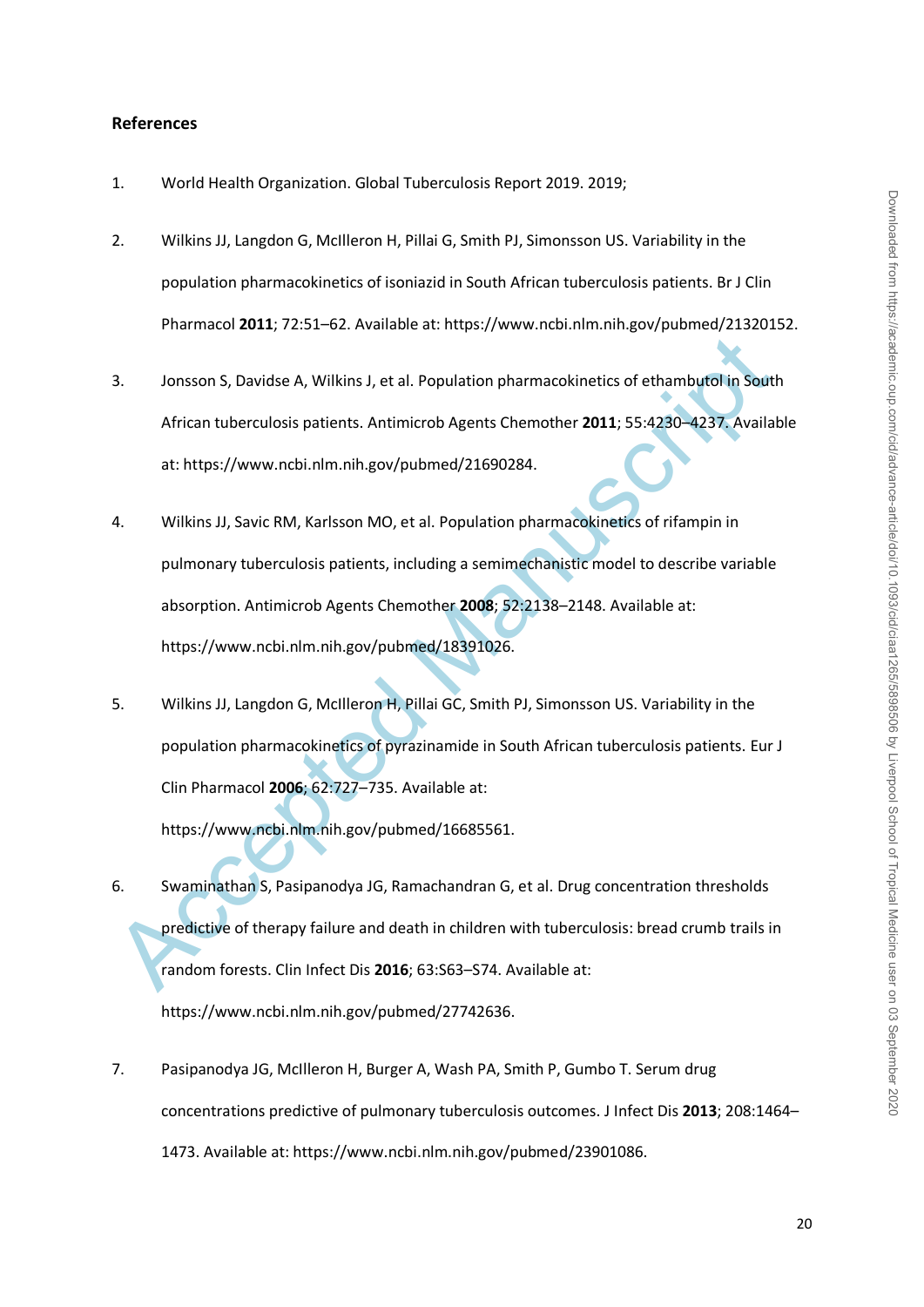- 8. Chigutsa E, Pasipanodya JG, Visser ME, et al. Impact of nonlinear interactions of pharmacokinetics and MICs on sputum bacillary kill rates as a marker of sterilizing effect in tuberculosis. Antimicrob Agents Chemother **2015**; 59:38–45. Available at: https://www.ncbi.nlm.nih.gov/pubmed/25313213.
- 9. Rockwood N, Pasipanodya JG, Denti P, et al. Concentration-dependent antagonism and culture conversion in pulmonary tuberculosis. Clin Infect Dis **2017**; 64:1350–1359. Available at:

culture conversion in pulmonary tuberculosis. Clin Infect Dis 2017; 64:1350–1359. Availat<br>at:<br>https://watermark.silverchair.com/cix158.pdf?token=AQECAHi2O8BE49Ooan9kkhW\_Erc,<br>m3ZL\_9Cf3qfKAc485ysgAAAaMwggGfBgkqhkiG9w0BBwaggg https://watermark.silverchair.com/cix158.pdf?token=AQECAHi208BE49Ooan9kkhW\_Ercy7D m3ZL\_9Cf3qfKAc485ysgAAAaMwggGfBgkqhkiG9w0BBwagggGQMIIBjAIBADCCAYUGCSqGSIb3 DQEHATAeBglghkgBZQMEAS4wEQQMRAmRApCojrgcIyMiAgEQgIIBVhxC5naUckSiOO733ceob JW4EwlkWYQ1zkl1FfjtKp9MnrMF.

- 10. McCallum AD, Sloan DJ. The importance of clinical pharmacokinetic–pharmacodynamic studies in unraveling the determinants of early and late tuberculosis outcomes. Int J Pharmacokinet **2017**; 2:195–212. Available at: http://europepmc.org/articles/PMC6161803.
- 11. Prideaux B, Via LE, Zimmerman MD, et al. The association between sterilizing activity and drug distribution into tuberculosis lesions. Nat Med **2015**; 21:1223–1227. Available at: https://www.ncbi.nlm.nih.gov/pubmed/26343800.
- 12. Dheda K, Lenders L, Magombedze G, et al. Drug-Penetration Gradients Associated with Acquired Drug Resistance in Patients with Tuberculosis. Am J Respir Crit Care Med **2018**; 198:1208–1219.
- 13. Rodvold KA, Yoo L, George JM. Penetration of anti-infective agents into pulmonary epithelial lining fluid: focus on antifungal, antitubercular and miscellaneous anti-infective agents. Clin Pharmacokinet **2011**; 50:689–704. Available at:

https://www.ncbi.nlm.nih.gov/pubmed/21973267.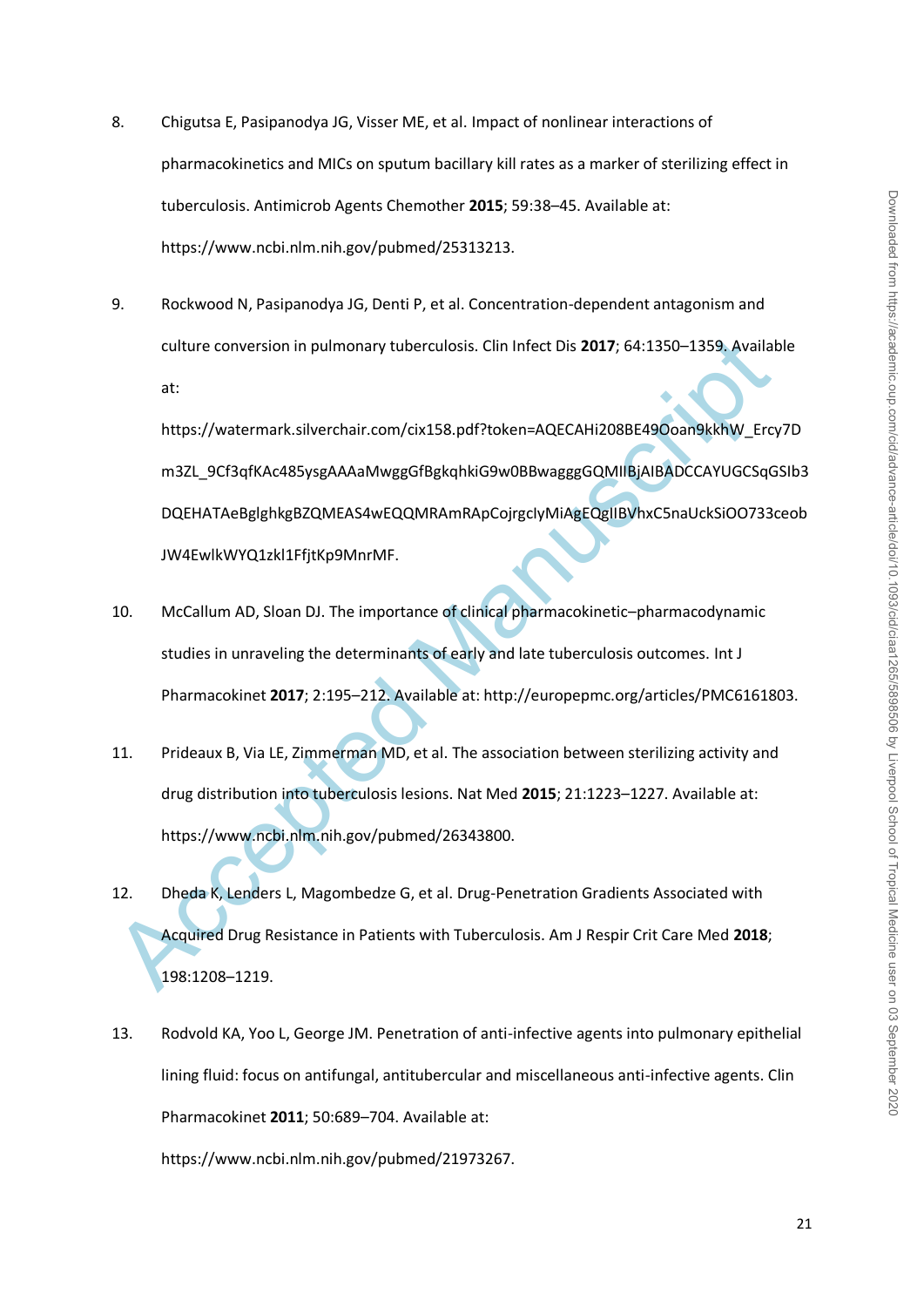- 14. Rodvold KA, George JM, Yoo L. Penetration of anti-infective agents into pulmonary epithelial lining fluid: focus on antibacterial agents. Clin Pharmacokinet **2011**; 50:637–664. Available at: https://www.ncbi.nlm.nih.gov/pubmed/21895037.
- 15. Lodise TP, Drusano GL, Butterfield JM, Scoville J, Gotfried M, Rodvold KA. Penetration of vancomycin into epithelial lining fluid in healthy volunteers. Antimicrob Agents Chemother **2011**; 55:5507–5511. Available at: https://www.ncbi.nlm.nih.gov/pubmed/21911567.
- 16. Boselli E, Breilh D, Rimmele T, et al. Pharmacokinetics and intrapulmonary concentrations of linezolid administered to critically ill patients with ventilator-associated pneumonia. Crit Care Med **2005**; 33:1529–1533.
- 17. Conte JE, Golden JA, Kipps JE, Lin ET, Zurlinden E. Effect of sex and AIDS status on the plasma and intrapulmonary pharmacokinetics of rifampicin. Clin Pharmacokinet **2004**; 43:395–404. Available at: https://www.ncbi.nlm.nih.gov/pubmed/15086276.
- 18. Conte Jr. JE, Golden JA, McQuitty M, et al. Effects of gender, AIDS, and acetylator status on intrapulmonary concentrations of isoniazid. Antimicrob Agents Chemother **2002**; 46:2358– 2364. Available at: https://www.ncbi.nlm.nih.gov/pubmed/12121905.
- 2011; 55:5507-5511. Available at: https://www.ncbi.nlm.nih.gov/pubmed/21911567.<br>
Boselli E, Breilh D, Rimmele T, et al. Pharmacokinetics and intrapulmonary concentrations<br>
linezolid administered to critically ill patients 19. Conte Jr. JE, Golden JA, Duncan S, McKenna E, Zurlinden E. Intrapulmonary concentrations of pyrazinamide. Antimicrob Agents Chemother **1999**; 43:1329–1333. Available at: https://www.ncbi.nlm.nih.gov/pubmed/10348747.
- 20. Conte Jr. JE, Golden JA, Kipps J, Lin ET, Zurlinden E. Effects of AIDS and gender on steadystate plasma and intrapulmonary ethambutol concentrations. Antimicrob Agents Chemother **2001**; 45:2891–2896. Available at: https://www.ncbi.nlm.nih.gov/pubmed/11557486.
- 21. Ziglam HM, Baldwin DR, Daniels I, Andrew JM, Finch RG. Rifampicin concentrations in bronchial mucosa, epithelial lining fluid, alveolar macrophages and serum following a single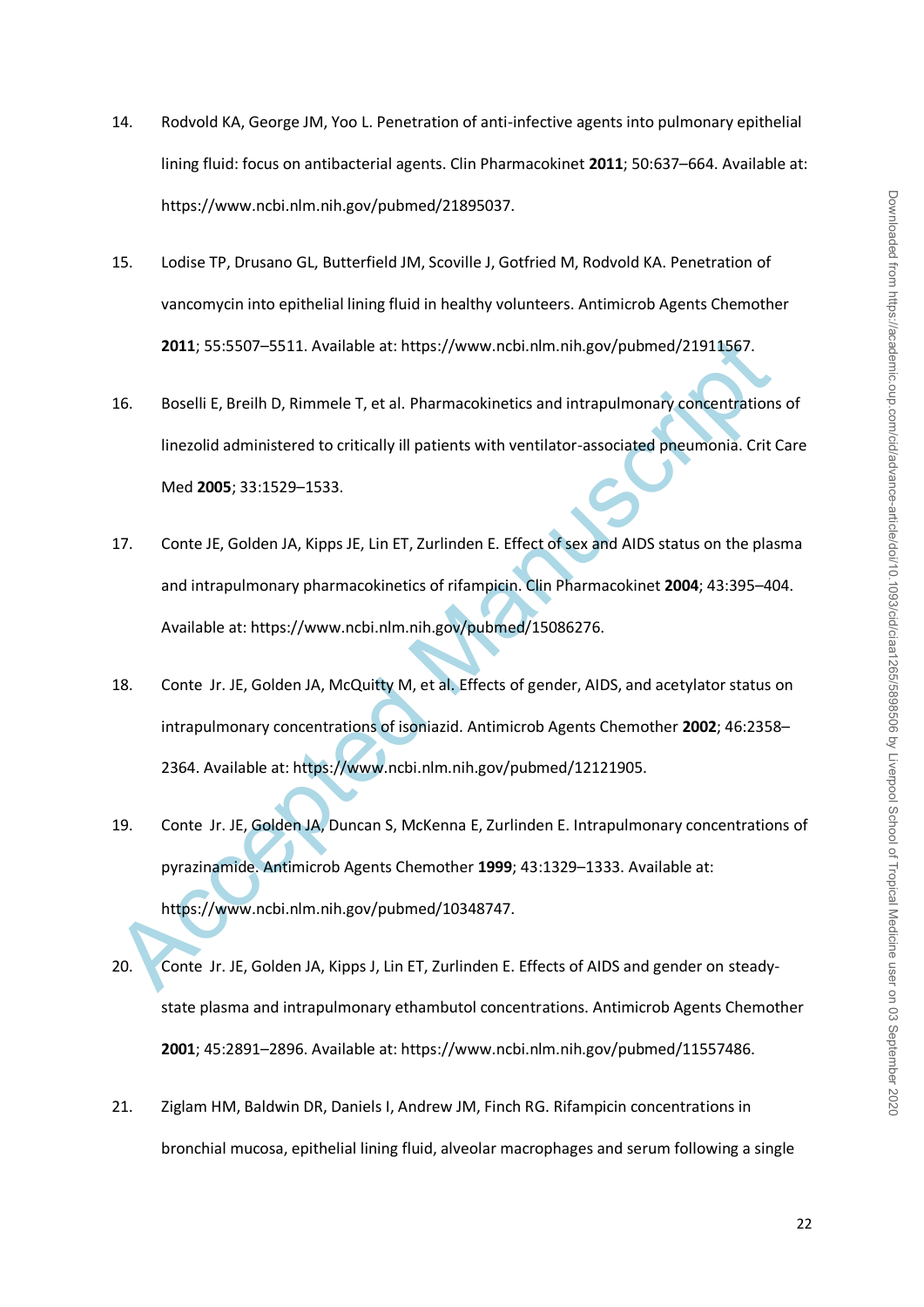# 600 mg oral dose in patients undergoing fibre-optic bronchoscopy. J Antimicrob Chemother **2002**; 50:1011–1015. Available at: https://www.ncbi.nlm.nih.gov/pubmed/12461025.

- 22. Goutelle S, Bourguignon L, Jelliffe RW, Conte Jr. JE, Maire P. Mathematical modeling of pulmonary tuberculosis therapy: Insights from a prototype model with rifampin. J Theor Biol **2011**; 282:80–92. Available at: https://www.ncbi.nlm.nih.gov/pubmed/21605569.
- 23. Collins AM, Rylance J, Wootton DG, et al. Bronchoalveolar lavage (BAL) for research; obtaining adequate sample yield. J Vis Exp **2014**; Available at: https://www.ncbi.nlm.nih.gov/pubmed/24686157.
- 24. Ralph AP, Ardian M, Wiguna A, et al. A simple, valid, numerical score for grading chest X-ray severity in adult smear-positive pulmonary tuberculosis. Thorax **2010**; 65:863–869. Available at: https://www.ncbi.nlm.nih.gov/pubmed/20861290.
- 25. Ministry of Health Malawi. National Tuberculosis Control Programme Manual 7th Edition. **2012**;
- 26. Ministry of Health Malawi. Clinical Management of HIV in Children and Adults. 2014.
- 23. Collins AM, Rylance J, Wootton DG, et al. Bronchoalveolar lavage (BAL) for researchic obtaining adequate sample yield. J Vis Exp 2014; Available at:<br>
https://www.ncbi.nlm.nih.gov/pubmed/24686157.<br>
24. Ralph AP, Ardian 27. Kiem S, Schentag JJ. Interpretation of antibiotic concentration ratios measured in epithelial lining fluid. Antimicrob Agents Chemother **2008**; 52:24–36. Available at: https://www.ncbi.nlm.nih.gov/pubmed/17846133.
- 28. Grigg J, Kleinert S, Woods RL, et al. Alveolar epithelial lining fluid cellularity, protein and endothelin-1 in children with congenital heart disease. Eur Respir J **1996**; 9:1381–1388.
- 29. Alsultan A, Peloquin CA. Therapeutic drug monitoring in the treatment of tuberculosis: an update. Drugs **2014**; 74:839–854. Available at: https://www.ncbi.nlm.nih.gov/pubmed/24846578.
- 30. Chideya S, Winston CA, Peloquin CA, et al. Isoniazid, rifampin, ethambutol, and pyrazinamide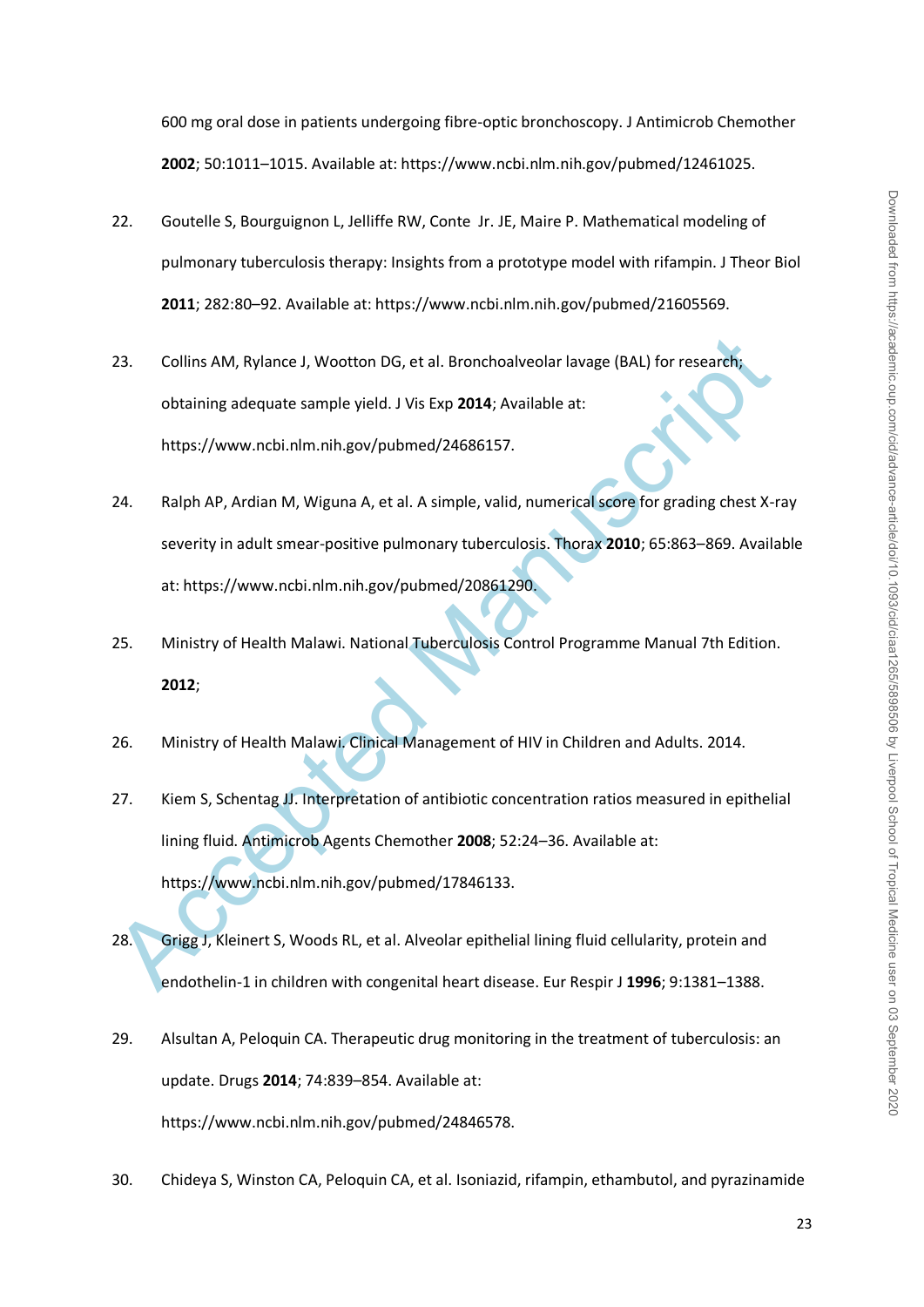pharmacokinetics and treatment outcomes among a predominantly HIV-infected cohort of adults with tuberculosis from Botswana. Clin Infect Dis **2009**; 48:1685–1694. Available at: https://www.ncbi.nlm.nih.gov/pubmed/19432554.

- 31. World Health Organization. Guidelines for treatment of tuberculosis. Geneva: WHO, 2010.
- 32. Stott KE, Pertinez H, Sturkenboom MGG, et al. Pharmacokinetics of rifampicin in adult TB patients and healthy volunteers: a systematic review and meta-analysis. J Antimicrob Chemother **2018**; Available at:

https://watermark.silverchair.com/dky152.pdf?token=AQECAHi208BE49Ooan9kkhW\_Ercy7D m3ZL\_9Cf3qfKAc485ysgAAAbIwggGuBgkqhkiG9w0BBwagggGfMIIBmwIBADCCAZQGCSqGSIb3 DQEHATAeBglghkgBZQMEAS4wEQQMRUVNAVG7N992XQjYAgEQgIIBZdFDS6Ko7OVZYRUqzsA rVssOBWNcXbcmOi7gP2P-D\_X3kFdh.

- 33. van Oosterhout JJ, Dzinjalamala FK, Dimba A, et al. Pharmacokinetics of Antituberculosis Drugs in HIV-Positive and HIV-Negative Adults in Malawi. Antimicrob Agents Chemother **2015**; 59:6175–6180. Available at: https://www.ncbi.nlm.nih.gov/pubmed/26248378.
- patients and healthy volunteers: a systematic review and meta-analysis. J Antimierob<br>
Chemother 2018; Available at:<br>
https://watermark.silverchair.com/dky152.pdf?token=AQECAHi208BE490oan9kkhW\_Erc<br>
m3ZL\_9Cf3qfKAc485ysgAAblw 34. McIlleron H, Wash P, Burger A, Norman J, Folb PI, Smith P. Determinants of rifampin, isoniazid, pyrazinamide, and ethambutol pharmacokinetics in a cohort of tuberculosis patients. Antimicrob Agents Chemother **2006**; 50:1170–1177. Available at: https://www.ncbi.nlm.nih.gov/pmc/articles/PMC1426981/pdf/0719-05.pdf.
- 35. Denti P, Jeremiah K, Chigutsa E, et al. Pharmacokinetics of isoniazid, pyrazinamide, and ethambutol in newly diagnosed pulmonary TB patients in Tanzania. PLoS One **2015**; 10:e0141002. Available at: https://www.ncbi.nlm.nih.gov/pubmed/26501782.
- 36. Gumbo T, Dona CS, Meek C, Leff R. Pharmacokinetics-pharmacodynamics of pyrazinamide in a novel in vitro model of tuberculosis for sterilizing effect: a paradigm for faster assessment of new antituberculosis drugs. Antimicrob Agents Chemother **2009**; 53:3197–3204. Available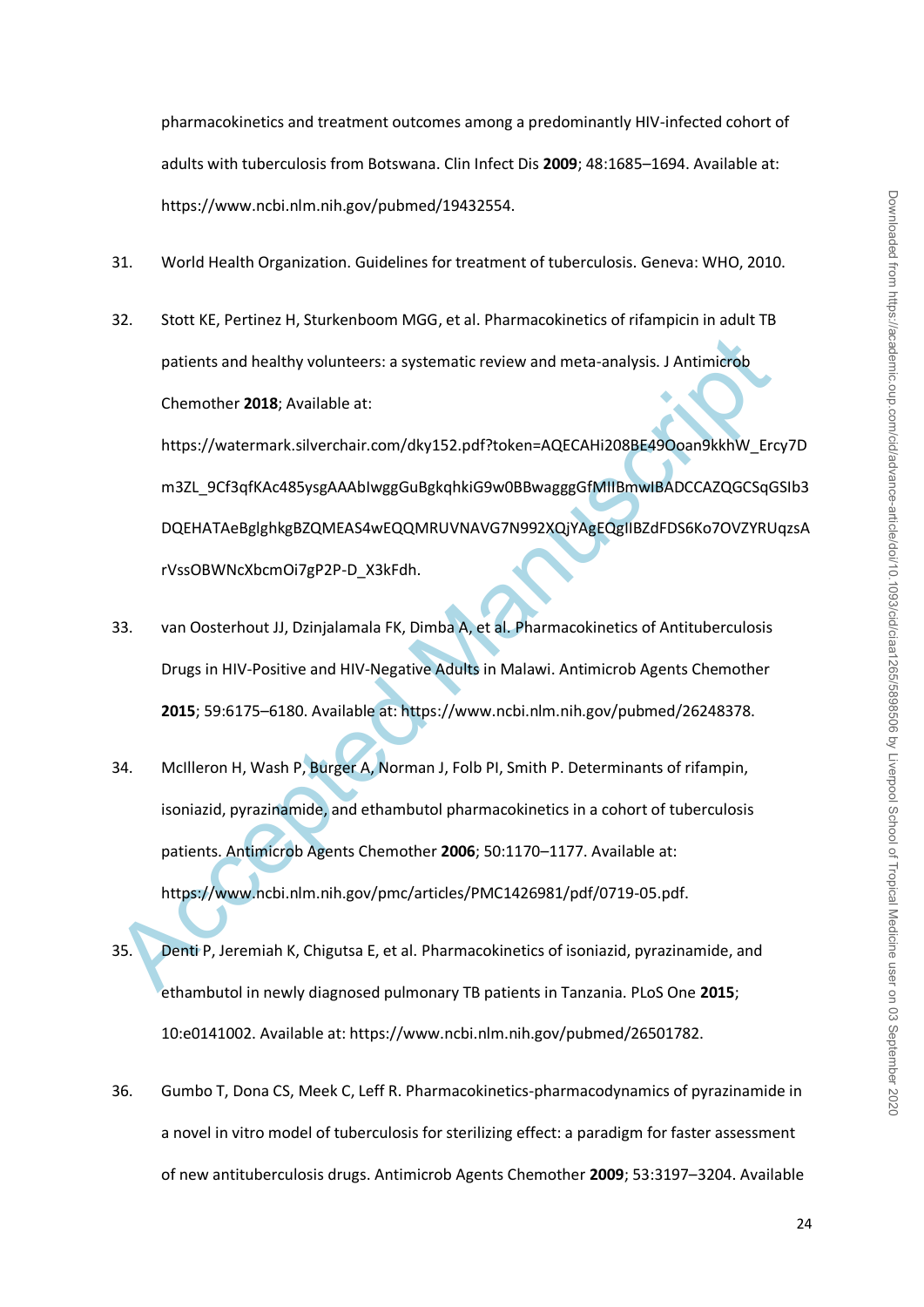at: https://www.ncbi.nlm.nih.gov/pubmed/19451303.

- 37. Gumbo T, Louie A, Liu W, et al. Isoniazid bactericidal activity and resistance emergence: integrating pharmacodynamics and pharmacogenomics to predict efficacy in different ethnic populations. Antimicrob Agents Chemother **2007**; 51:2329–2336. Available at: https://www.ncbi.nlm.nih.gov/pubmed/17438043.
- 38. Gumbo T, Louie A, Deziel MR, et al. Concentration-dependent Mycobacterium tuberculosis killing and prevention of resistance by rifampin. Antimicrob Agents Chemother **2007**; 51:3781–3788. Available at: https://www.ncbi.nlm.nih.gov/pubmed/17724157.
- 38. Gumbo T, Louie A, Deziel MR, et al. Concentration-dependent Mycobacterium tuberculos<br>
killing and prevention of resistance by rifampin. Antimicrob Agents Chemother 2007;<br>
51:3781–3788. Available at: https://www.ncbi.nl 39. Srivastava S, Musuka S, Sherman C, Meek C, Leff R, Gumbo T. Efflux-pump-derived multiple drug resistance to ethambutol monotherapy in Mycobacterium tuberculosis and the pharmacokinetics and pharmacodynamics of ethambutol. J Infect Dis **2010**; 201:1225–1231. Available at: https://www.ncbi.nlm.nih.gov/pubmed/20210628.
- 40. Boeree MJ, Diacon AH, Dawson R, et al. A dose-ranging trial to optimize the dose of rifampin in the treatment of tuberculosis. Am J Respir Crit Care Med **2015**; 191:1058–1065. Available at: https://www.ncbi.nlm.nih.gov/pubmed/25654354.
- 41. Svensson RJ, Svensson EM, Aarnoutse RE, et al. Greater early bactericidal activity at higher rifampicin doses revealed by modeling and clinical trial simulations. J Infect Dis **2018**; Available at: https://academic.oup.com/jid/advance-articleabstract/doi/10.1093/infdis/jiy242/4989841?redirectedFrom=fulltext.
- 42. Jeremiah K, Denti P, Chigutsa E, et al. Nutritional supplementation increases rifampin exposure among tuberculosis patients coinfected with HIV. Antimicrob Agents Chemother **2014**; 58:3468–3474. Available at:

https://www.ncbi.nlm.nih.gov/pmc/articles/PMC4068463/pdf/zac3468.pdf.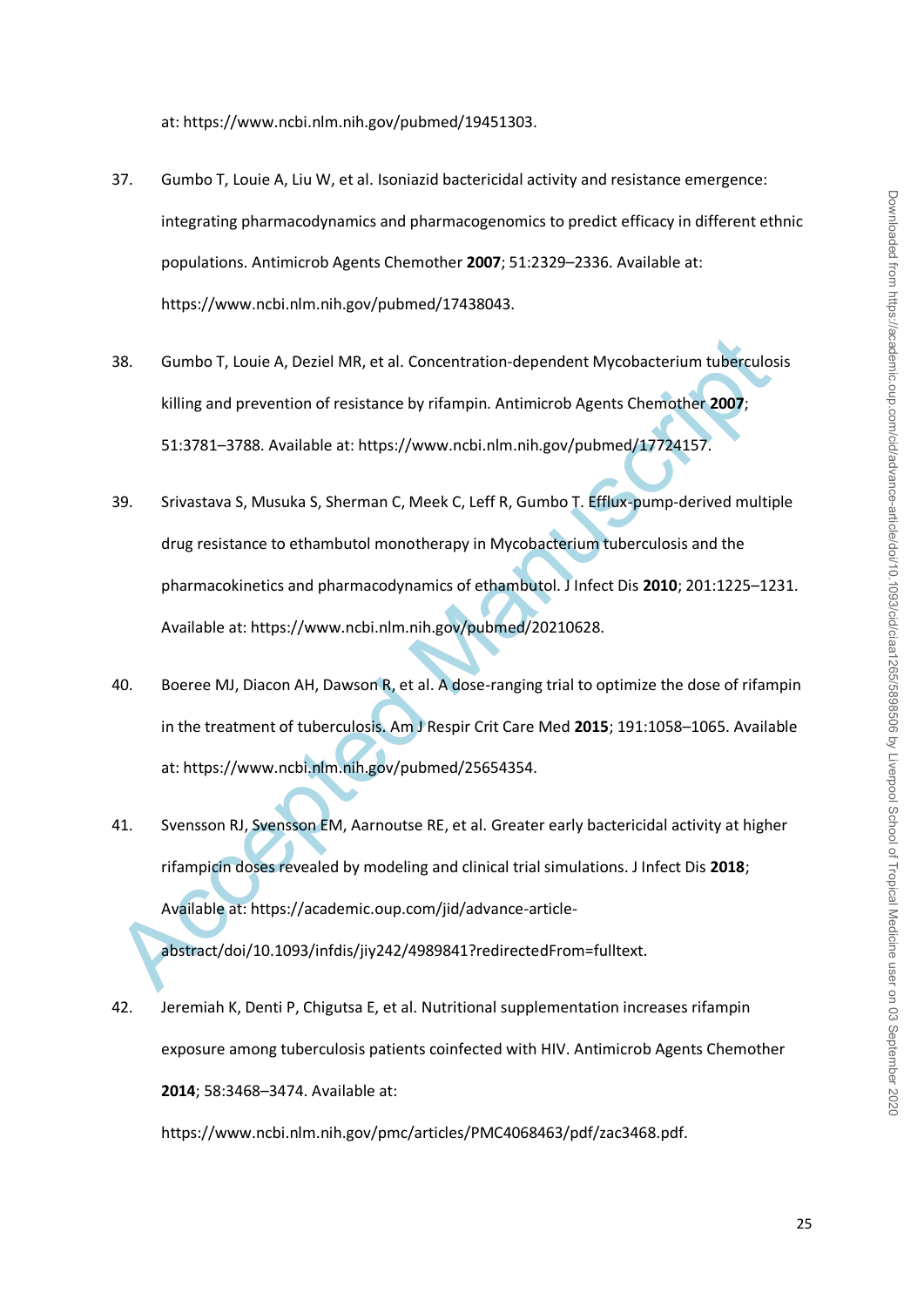- 43. Sloan DJ, Mwandumba HC, Garton NJ, et al. Pharmacodynamic modelling of bacillary elimination rates and detection of bacterial lipid bodies in sputum to predict and understand outcomes in treatment of pulmonary tuberculosis. Clin Infect Dis **2015**; Available at: http://cid.oxfordjournals.org/content/early/2015/03/31/cid.civ195.full.pdf.
- 44. Schon T, Jureen P, Giske CG, et al. Evaluation of wild-type MIC distributions as a tool for determination of clinical breakpoints for Mycobacterium tuberculosis. J Antimicrob Chemother **2009**; 64:786–793. Available at:

https://www.ncbi.nlm.nih.gov/pubmed/19633001.

Accepted Manuscript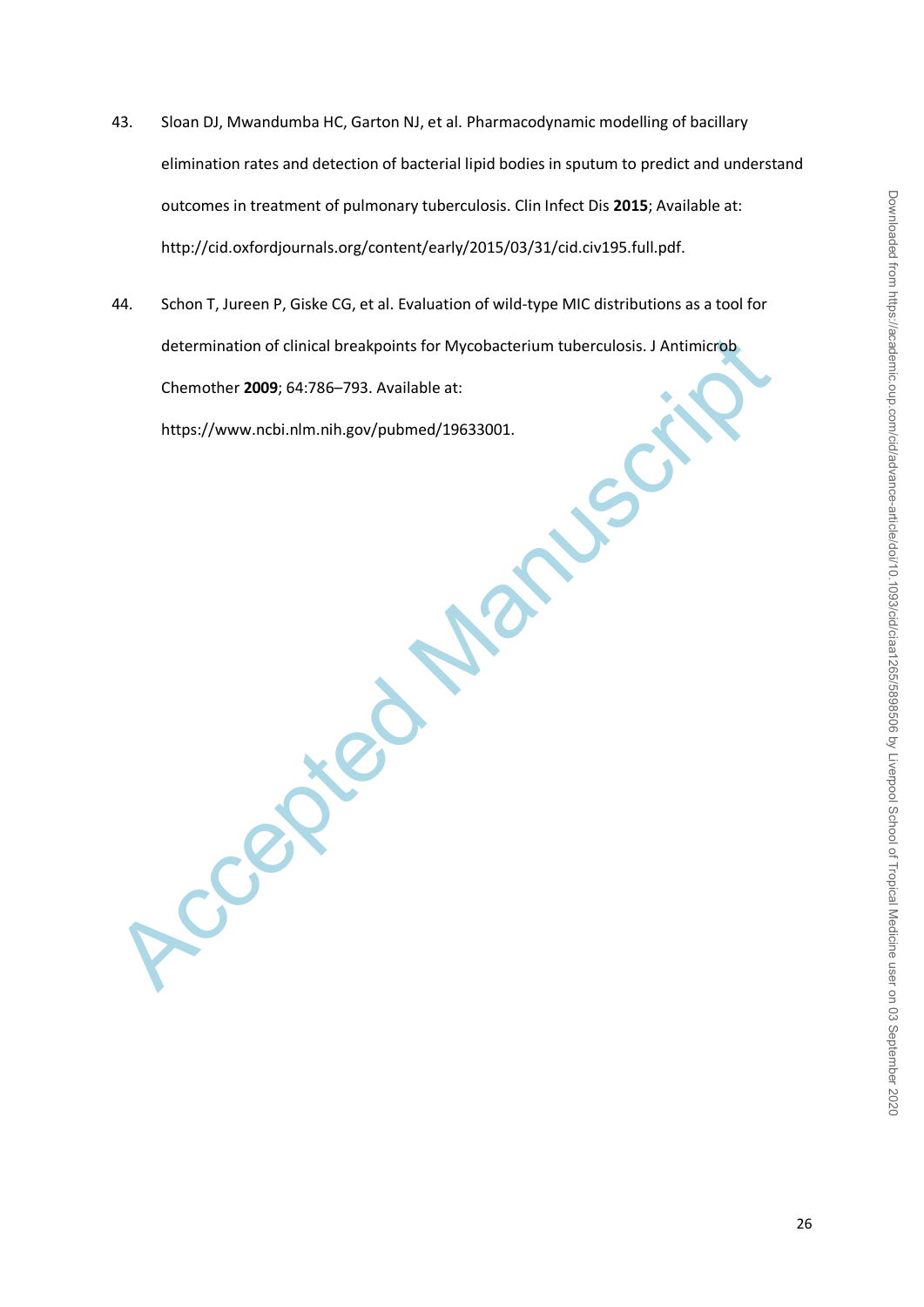#### **Figure Legends**

# **Figure 1**: **Concentration-time plots for rifampicin, isoniazid, pyrazinamide and ethambutol in plasma, epithelial lining fluid, and alveolar cells**

account for rifampicin protein-binding, the red/pink shaded area in the top-left panel<br>illustrates plasma drug exposure for total drug (top line) or unbound drug (bottom line),<br>assuming 80% protein-binding in plasma and ne Summary concentration-time plots for rifampicin, isoniazid, pyrazinamide, and ethambutol in plasma, epithelial lining fluid, and alveolar cells from population means at steady state. To account for rifampicin protein-binding, the red/pink shaded area in the top-left panel illustrates plasma drug exposure for total drug (top line) or unbound drug (bottom line), assuming 80% protein-binding in plasma and negligible protein-binding in epithelial lining fluid. Plasma concentrations for isoniazid, pyrazinamide, and ethambutol shown as total drug only. Concentrations at the different timepoints were calculated using the Bayesian posterior pharmacokinetic parameter value estimates, and epithelial lining fluid:plasma (*RELF*) and alveolar cells:plasma (*RAC*) ratios. The horizontal dotted line represents the plasma targets for therapeutic drug monitoring [29].

#### **Figure 2: Baseline drug sensitivity**

Drug sensitivity in baseline sputum *Mycobacterium tuberculosis* isolates determined using microtitre plates (n=88). Pyrazinamide was not assessed due to its' need for acidic test conditions. The minimum inhibitory concentration (MIC) was recorded as the lowest concentration in the microtitre plate with no visible growth observed. The currently recommended critical concentration (breakpoint) is indicated by the dashed line [44].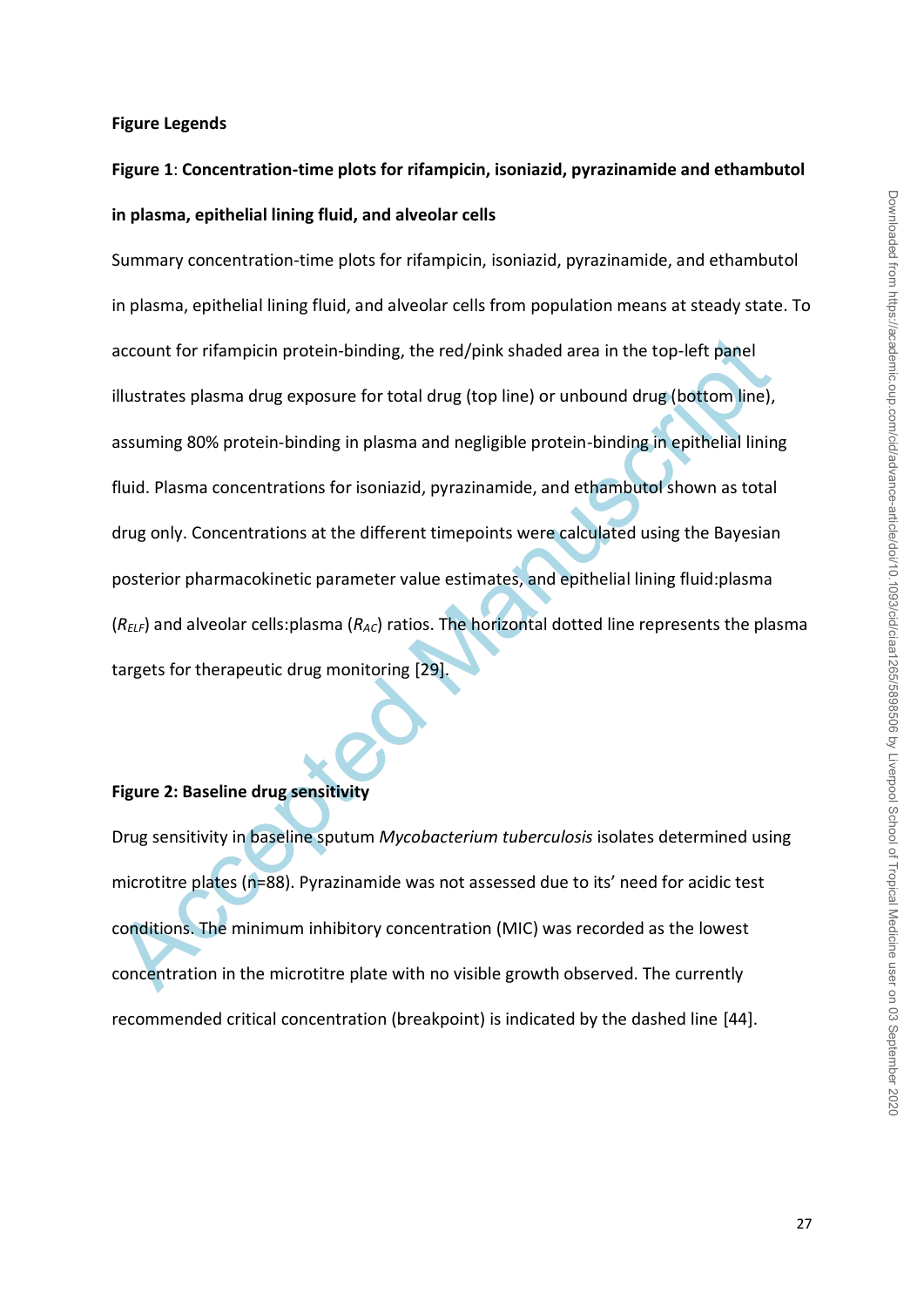| Table 1: Demographic and clinical description of cohort                                        |                  |                    |                  |  |  |  |  |
|------------------------------------------------------------------------------------------------|------------------|--------------------|------------------|--|--|--|--|
| Characteristic                                                                                 | <b>Total</b>     | Intrapulmonary arm | Plasma arm       |  |  |  |  |
|                                                                                                | $(n=157)$        | $(n=51)$           | $(n=106)$        |  |  |  |  |
| Age (years), median [IQR]                                                                      | 34 [28-39]       | 32 [26-36]         | 34 [28-41]       |  |  |  |  |
| Male sex, n (%)                                                                                | 120(76.4)        | 44 (86.3)          | 76 (71.7)        |  |  |  |  |
| Weight (kg), median [IQR]                                                                      | 51.1 [46.9-55.6] | 50.0 [47.3-53.8]   | 52.0 [46.6-56.5] |  |  |  |  |
| Body mass index (kg/m <sup>2</sup> ), median [IQR]                                             | 18.4 [17.0-19.8] | 17.9 [16.8-18.9]   | 18.7 [17.1-20.1] |  |  |  |  |
| HIV-infected, n (%)                                                                            | 91 (58.0)        | 23(45.1)           | 68 (64.2)        |  |  |  |  |
| Baseline CD4 count in HIV-infected patients (cells/mm <sup>3</sup> ), median [IQR]<br>$(n=91)$ | 178 [80-285]     | 178 [93-273]       | 175 [77-284]     |  |  |  |  |
| On antiretroviral therapy at baseline if HIV-infected, n (%)                                   | 39 (42.9)        | 10(43.5)           | 29 (42.6)        |  |  |  |  |
| Rifampicin/isoniazid/pyrazinamide/ethambutol dose (mg), n (%)                                  |                  |                    |                  |  |  |  |  |
| 300/150/800/550                                                                                | 3(1.9)           | 1(2.0)             | 2(1.9)           |  |  |  |  |
| 450/225/1200/825                                                                               | 107 (68.2)       | 38 (74.5)          | 69 (65.1)        |  |  |  |  |
| 600/300/1600/1100                                                                              | 45 (28.7)        | 12 (23.5)          | 33 (31.1)        |  |  |  |  |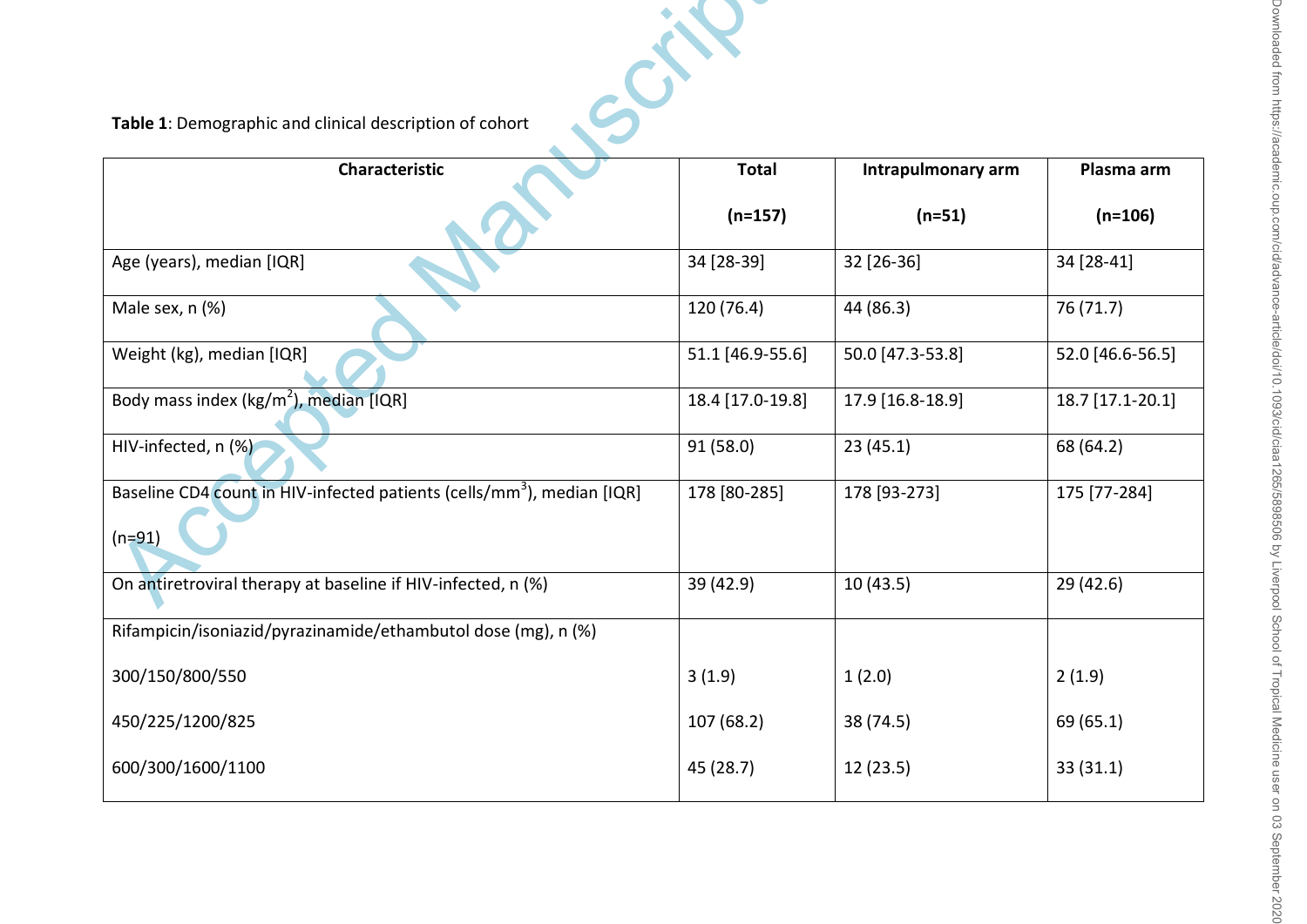| ι<br>J                                          |  |
|-------------------------------------------------|--|
| $\overline{2}$<br>¢                             |  |
| ź                                               |  |
| Š<br>Î                                          |  |
| $\bar{c}$<br>)                                  |  |
| ğ                                               |  |
|                                                 |  |
| $\frac{1}{2}$<br>1                              |  |
| i<br>S<br>2                                     |  |
|                                                 |  |
| mom                                             |  |
|                                                 |  |
|                                                 |  |
| $\frac{1}{2}$                                   |  |
|                                                 |  |
|                                                 |  |
| Ū<br>C                                          |  |
| i<br>ׇ֚֝                                        |  |
| S<br>יבור.<br>ארבות                             |  |
| i                                               |  |
| ì                                               |  |
|                                                 |  |
| $\frac{1}{2}$<br>$\overline{ }$                 |  |
|                                                 |  |
| <b>NIC.c</b>                                    |  |
| $\supset$                                       |  |
| ļ                                               |  |
| ᇦ<br>1                                          |  |
|                                                 |  |
| Š                                               |  |
| ğ                                               |  |
| ł                                               |  |
| I<br>l.                                         |  |
| i<br>١                                          |  |
|                                                 |  |
| /ad\                                            |  |
|                                                 |  |
| š<br>S<br>١                                     |  |
|                                                 |  |
| ē<br>i<br>ć                                     |  |
| )                                               |  |
| - 10<br>j                                       |  |
| $\frac{1}{2}$<br>È                              |  |
| $\overline{\phantom{a}}$                        |  |
| ģ                                               |  |
| ۱                                               |  |
| ì<br>ò                                          |  |
| Ξ                                               |  |
|                                                 |  |
| $\frac{1}{2}$                                   |  |
| $\ddot{\cdot}$                                  |  |
|                                                 |  |
| ¢<br>J<br>)                                     |  |
| $\frac{1}{2}$                                   |  |
| וכהר                                            |  |
| $\subseteq$                                     |  |
| Ξ<br>2                                          |  |
| İ                                               |  |
| ļ<br>١                                          |  |
| ă                                               |  |
| ١                                               |  |
| Š                                               |  |
|                                                 |  |
| J                                               |  |
| J                                               |  |
| 1801<br>i                                       |  |
| ì                                               |  |
| $\frac{1}{2}$<br>Ć                              |  |
| $\overline{ }$                                  |  |
|                                                 |  |
| כ<br>כ                                          |  |
| ς                                               |  |
|                                                 |  |
| u ancar                                         |  |
|                                                 |  |
|                                                 |  |
| Ę                                               |  |
|                                                 |  |
|                                                 |  |
| verpi<br>$\overline{\phantom{a}}$               |  |
| $\overline{\phantom{a}}$                        |  |
| כ<br>כ                                          |  |
| $\mathfrak{z}$<br>I                             |  |
| $\frac{1}{2}$                                   |  |
| Š<br>j<br>Ï<br>١                                |  |
| ١                                               |  |
| $\ddot{\phantom{0}}$                            |  |
| $\overline{a}$<br>$\ddot{\phantom{0}}$<br>ï     |  |
|                                                 |  |
| ł                                               |  |
|                                                 |  |
| doJ                                             |  |
| ≍                                               |  |
| ו<br>ו                                          |  |
|                                                 |  |
|                                                 |  |
| i                                               |  |
| j                                               |  |
| ï                                               |  |
| ١                                               |  |
| ï                                               |  |
|                                                 |  |
| ï                                               |  |
| s<br>C<br>1                                     |  |
| $\frac{1}{2}$                                   |  |
|                                                 |  |
| $\overline{\phantom{0}}$                        |  |
|                                                 |  |
| I<br>֖֢ׅ֢ׅ֖֖֚֚֚֚֚֚֚֚֚֚֚֚֚֚֚֚֚֚֚֚֚֚֚֚֬<br>I<br>١ |  |
|                                                 |  |
| I<br>ׇ֚֘֝֕                                      |  |
| Ó<br>۱                                          |  |
| ī                                               |  |
| ί<br>1                                          |  |
| ׇ֚֚֘֝֬֝                                         |  |
| ï<br>۱                                          |  |
| ١                                               |  |
| Ì<br>ţ                                          |  |
| I                                               |  |
| )                                               |  |
| i<br>١<br>I                                     |  |

| 750/375/2000/1375                                                                                 | 2(1.3)     | 0(0.0)    | 2(1.9)    |
|---------------------------------------------------------------------------------------------------|------------|-----------|-----------|
| Adherence, n $(\%)$ <sup>a</sup>                                                                  |            |           |           |
| Missed no doses                                                                                   | 135 (86.0) | 41 (80.4) | 94 (88.7) |
| Missed 1-2 doses                                                                                  | 14 (8.9)   | 6(11.8)   | 8(7.5)    |
| Missed >2 doses                                                                                   | 8(5.1)     | 4(7.8)    | 4(3.8)    |
| IQR: interquartile range<br><sup>a</sup> Adherence assessed by direct questioning and pill counts |            |           |           |

29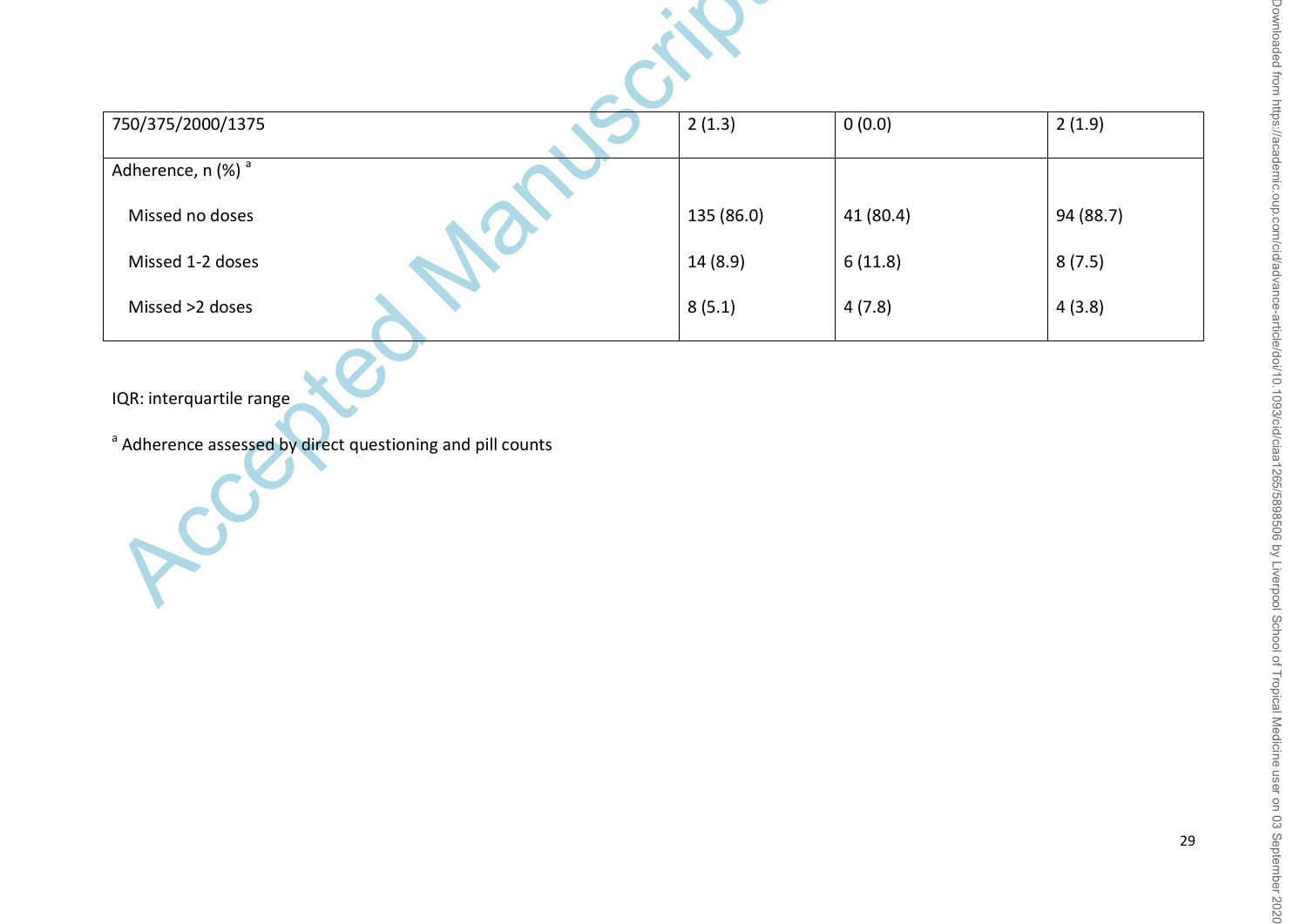| Table 2: Final steady state parameter estimates for drug exposure (AUC and C <sub>max</sub> ) in plasma, epithelial lining fluid, and alveolar cells |                            |                                       |                                |                                                  |                                 |  |
|------------------------------------------------------------------------------------------------------------------------------------------------------|----------------------------|---------------------------------------|--------------------------------|--------------------------------------------------|---------------------------------|--|
| <b>Drug</b>                                                                                                                                          | Pharmaco-kinetic           | Plasma                                | <b>Matrix</b>                  |                                                  |                                 |  |
|                                                                                                                                                      | index                      | therapeutic drug<br>monitoring target | Plasma<br>(median [IQR])       | <b>Epithelial lining fluid</b><br>(median [IQR]) | Alveolar cells (median<br>[IQR] |  |
|                                                                                                                                                      |                            | $[29]$                                |                                |                                                  |                                 |  |
| Rifampicin                                                                                                                                           | $AUC$ ( $\mu$ g.h/ml)      |                                       | 6.6 $[5.6 - 7.5]$ <sup>a</sup> | 65.7 [52.4-77.1]                                 | 46.0 [36.4-55.1]                |  |
|                                                                                                                                                      | $AUC$ ( $\mu$ g.h/ml)      |                                       | 30.6 [27.3-36.7] b             |                                                  |                                 |  |
|                                                                                                                                                      | $C_{\text{max}}(\mu g/ml)$ |                                       | $0.8$ [0.3-1.0] <sup>a</sup>   | $7.8$ [6.4-10.0]                                 | $5.3$ [4.4-7.6]                 |  |
|                                                                                                                                                      | $C_{\text{max}}$ (µg/ml)   | $\geq 8 \mu g/ml$                     | 4.0 $[3.5-4.8]$ <sup>b</sup>   |                                                  |                                 |  |
| Isoniazid                                                                                                                                            | $AUC$ ( $\mu$ g.h/ml)      |                                       | 19.0 [11.9-25.9]               | 277.8 [154.9-382.4]                              | 24.4 [14.1-34.8]                |  |
|                                                                                                                                                      | $C_{\text{max}}$ (µg/ml)   | $\geq$ 3 µg/ml                        | $2.6$ [2.4-3.0]                | 38.9 [32.8-46.2]                                 | $3.5$ [2.9-4.2]                 |  |
| Pyrazinamide                                                                                                                                         | $AUC$ ( $\mu$ g.h/ml)      | $\blacksquare$                        | 319.5 [292.0-384.3]            | 16,062 [14,096-19,403]                           | 1,036 [899-1,272]               |  |
|                                                                                                                                                      | $C_{\text{max}}$ (µg/ml)   | $\geq$ 20 µg/ml <sup>c</sup>          | 24.0 [22.2-26.3]               | 1,195 [1,062-1,361]                              | 78 [68-94]                      |  |
| Ethambutol                                                                                                                                           | $AUC$ ( $\mu$ g.h/ml)      |                                       | $5.4$ [2.9-7.4]                | 22.6 [11.7-29.2]                                 | 83.0 [48.0-110.1]               |  |
|                                                                                                                                                      | $C_{\text{max}}$ (µg/ml)   | $\geq$ 2 µg/ml                        | $1.3$ [1.1-1.6]                | $5.2$ [4.2-6.6]                                  | 20.0 [15.4-25.3]                |  |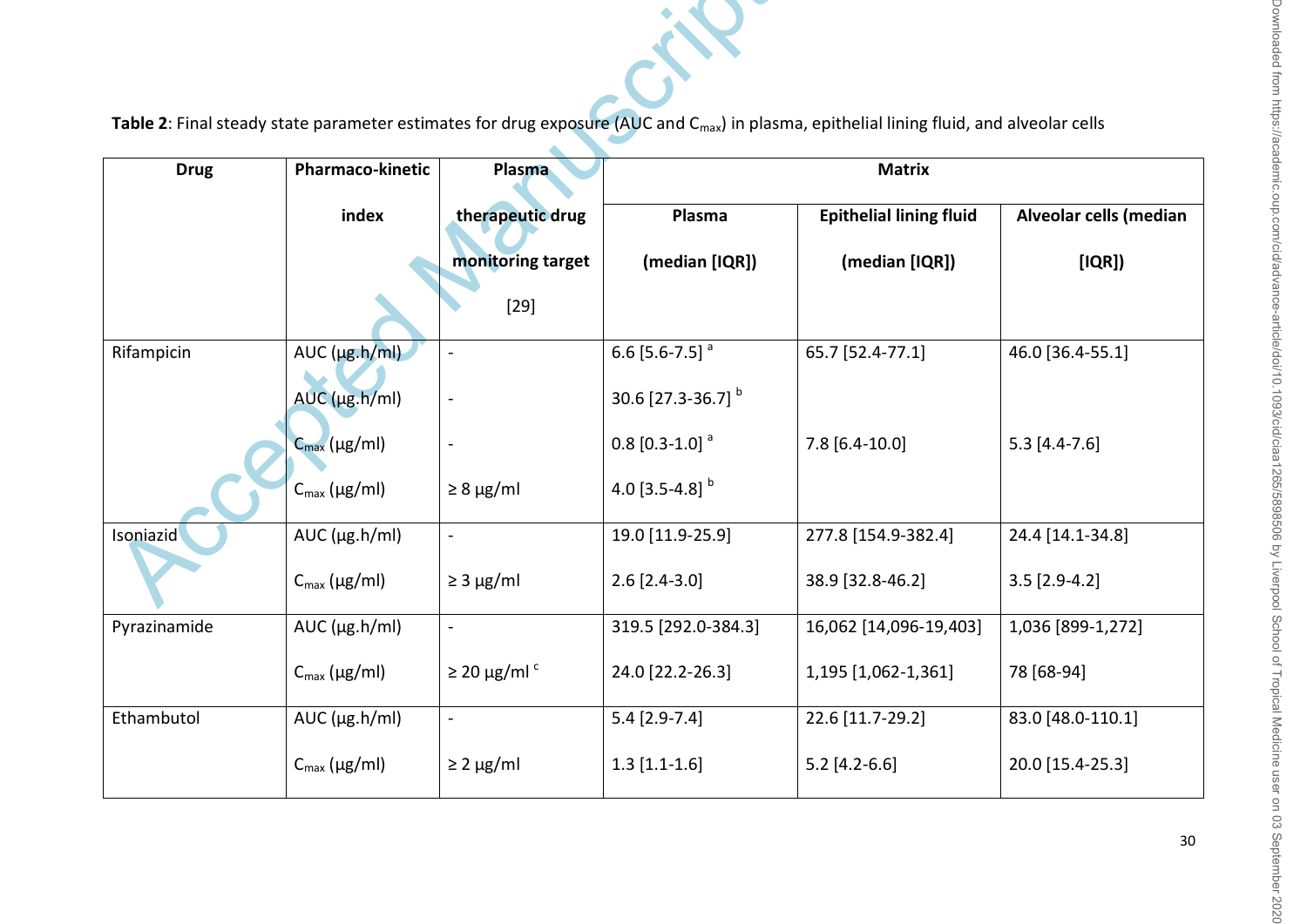AUC: area under the concentration-time curve; C<sub>max</sub>: peak concentration; IQR: interquartile range

<sup>a</sup> Estimated unbound fraction of rifampicin in plasma, assuming typical 80% rifampicin protein binding

<sup>b</sup> Total rifampicin in plasma

Accepted Manuscript

 $^c$  Pyrazinamide C<sub>max</sub> ≥ 35 µg/ml has also been proposed as a target due to association with improved outcomes [30]

31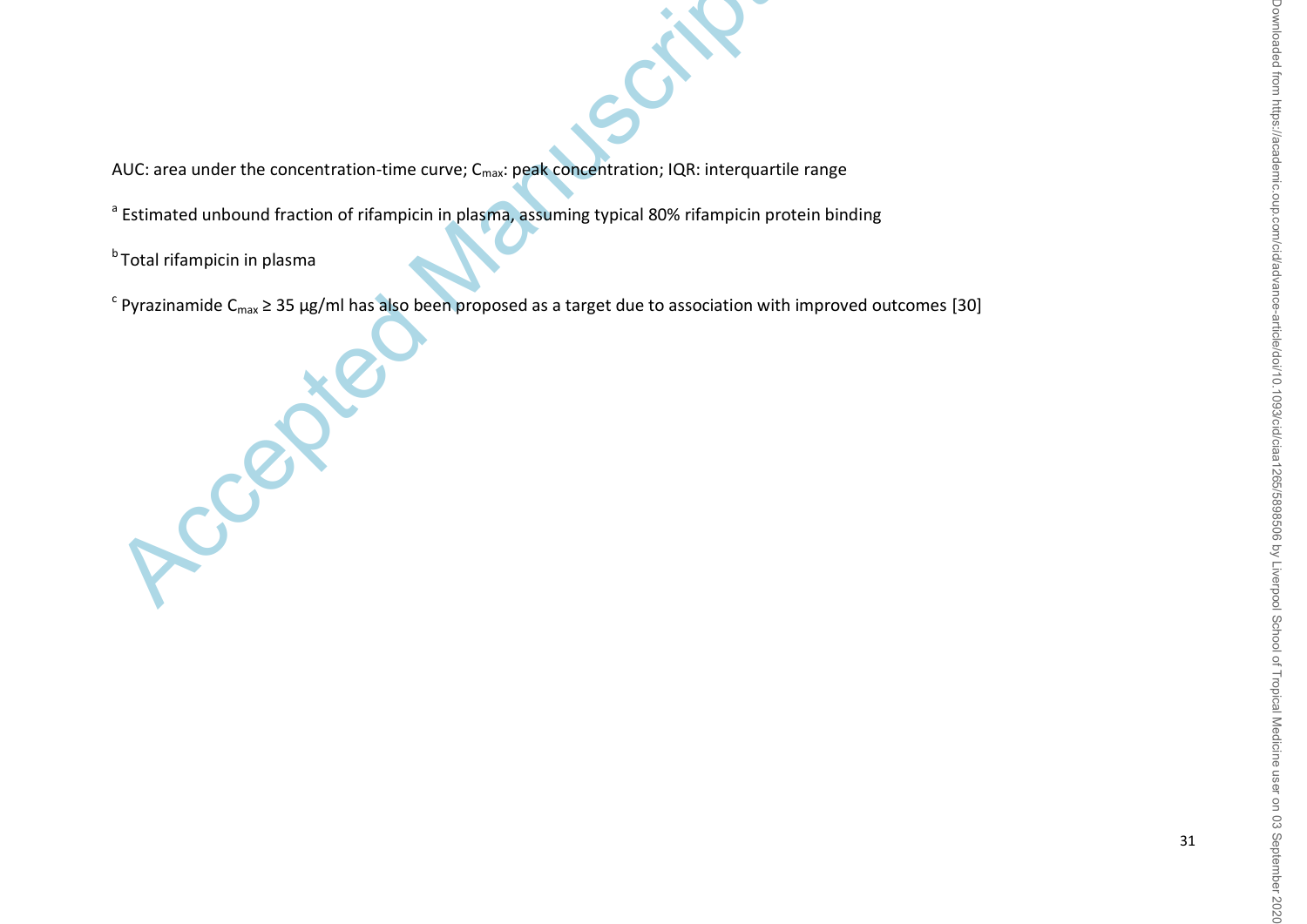**Table 3**: Summary of pharmacokinetic indices from modelled plasma data

| <b>Drug</b>                                          | Simulated plasma median                                                                               |                             |
|------------------------------------------------------|-------------------------------------------------------------------------------------------------------|-----------------------------|
|                                                      | <b>AUC/MIC [IQR]</b>                                                                                  | $C_{\text{max}}/$ MIC [IQR] |
| Rifampicin <sup>a</sup>                              | 2,319 [1422-3786]                                                                                     | 285.0 [178.3-456.2]         |
| Isoniazid                                            | 448 [438-458]                                                                                         | 75.4 [66.7-85.3]            |
| Pyrazinamide <sup>b</sup>                            |                                                                                                       |                             |
| Ethambutol                                           | 64 [17-239]                                                                                           | $4.0$ [1.1-14.6]            |
|                                                      |                                                                                                       |                             |
|                                                      | Minimum inhibitory concentration (MIC) data available from baseline isolates from 88                  |                             |
|                                                      | participants. Using the mean and standard deviation for AUC, C <sub>max</sub> , and MIC from this     |                             |
|                                                      | dataset, 100,000 AUC/MIC and C <sub>max</sub> /MIC pairings generated using Monte Carlo simulation to |                             |
| estimate the data distribution.                      |                                                                                                       |                             |
|                                                      | <sup>a</sup> Rifampicin AUC and C <sub>max</sub> based on total (protein bound + unbound) drug        |                             |
| <sup>b</sup> MIC data not available for pyrazinamide |                                                                                                       |                             |
|                                                      |                                                                                                       |                             |
| LCCE                                                 |                                                                                                       |                             |
|                                                      |                                                                                                       |                             |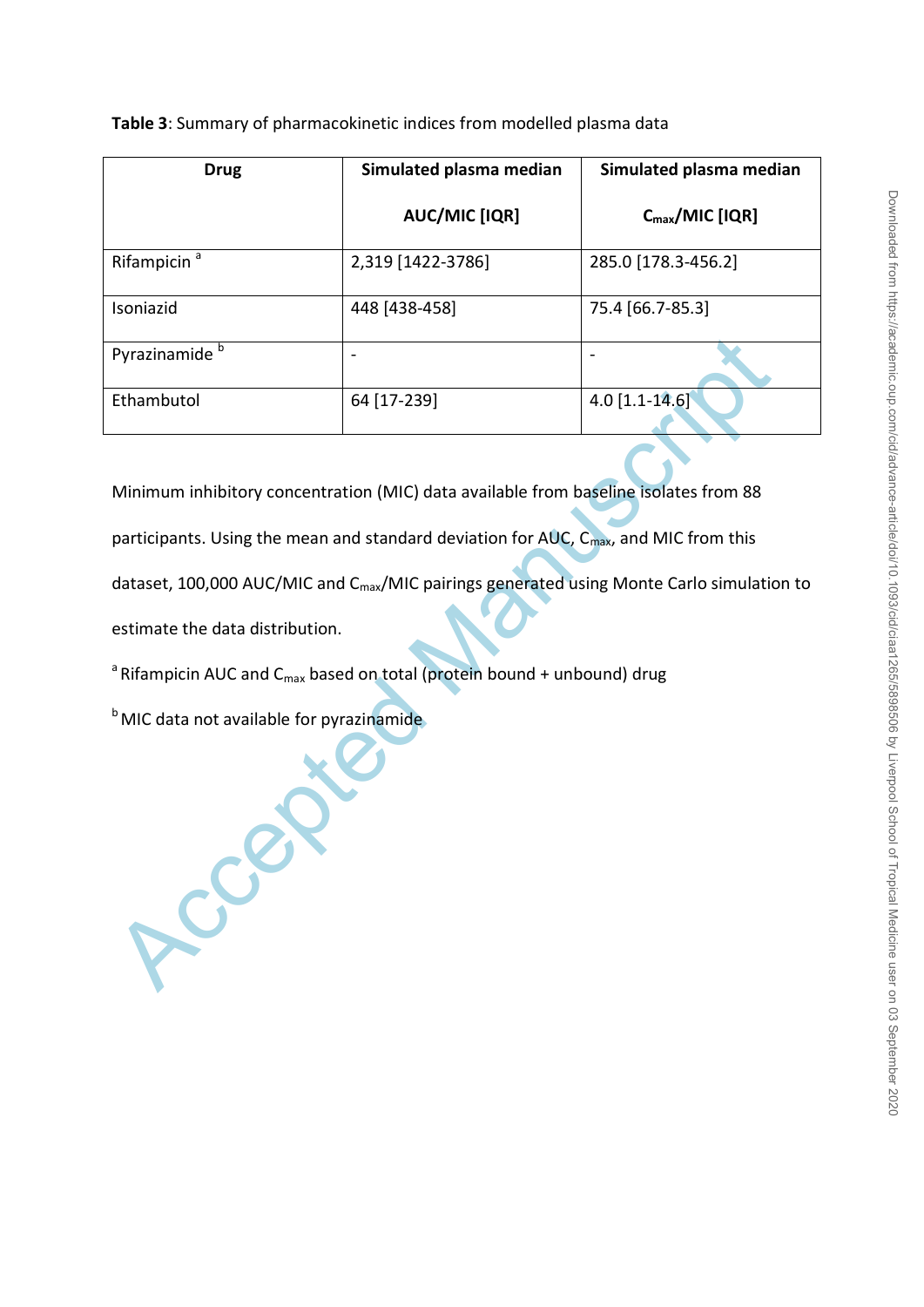# Table 4: Pharmacokinetic indices and treatment response

| Table 4: Pharmacokinetic indices and treatment response |                             |                              |                     |         |                       |         |
|---------------------------------------------------------|-----------------------------|------------------------------|---------------------|---------|-----------------------|---------|
|                                                         | Pharmacokinetic parameter   |                              | Odds ratio for 2-   | P value | <b>Odds ratio for</b> | P value |
| <b>Drug</b>                                             | <b>Matrix</b>               | <b>Pharmacokinetic index</b> | month culture       |         | favourable outcome    |         |
|                                                         |                             |                              | conversion          |         | (95% CI)              |         |
|                                                         |                             |                              | (95% CI)            |         |                       |         |
| Rifampicin                                              | Plasma                      | $AUC$ ( $\mu$ g.h/ml)        | $1.01(0.95 - 1.07)$ | 0.815   | $1.03(0.95 - 1.14)$   | 0.488   |
|                                                         |                             | $C_{\text{max}}$ (µg/ml)     | $1.02(0.73-1.44)$   | 0.918   | $1.68(0.91-3.47)$     | 0.125   |
|                                                         | <b>Epithelial lining</b>    | $AUC$ ( $\mu$ g.h/ml)        | $1.02(1.00-1.04)$   | 0.118   | $1.09(0.99-1.43)$     | 0.321   |
|                                                         | fluid <sup>a</sup>          | $C_{\text{max}}$ (µg/ml)     | $1.17(1.01-1.45)$   | 0.085   | $2.03(0.97-9.24)$     | 0.221   |
|                                                         | Alveolar cells <sup>a</sup> | $AUC$ ( $\mu$ g.h/ml)        | $1.00(0.99-1.02)$   | 0.607   | $1.00(0.99-1.05)$     | 0.836   |
|                                                         |                             | $C_{\text{max}}$ (µg/ml)     | $1.05(0.93-1.19)$   | 0.429   | $1.03(0.89-1.43)$     | 0.801   |
| Isoniazid                                               | Plasma                      | $AUC$ ( $\mu$ g.h/ml)        | $0.98(0.94 - 1.02)$ | 0.281   | $1.07(0.99-1.18)$     | 0.100   |
|                                                         |                             | $C_{\text{max}}$ (µg/ml)     | $1.24(0.58-2.68)$   | 0.583   | 3.79 (0.96-17.86)     | 0.071   |
|                                                         | <b>Epithelial lining</b>    | $AUC$ ( $\mu$ g.h/ml)        | $1.00(1.00-1.00)$   | 0.372   | $1.00(1.00-1.01)$     | 0.575   |
|                                                         | fluid <sup>a</sup>          | $C_{\text{max}}$ (µg/ml)     | $1.02(1.00-1.04)$   | 0.116   | $1.03(0.98-1.15)$     | 0.400   |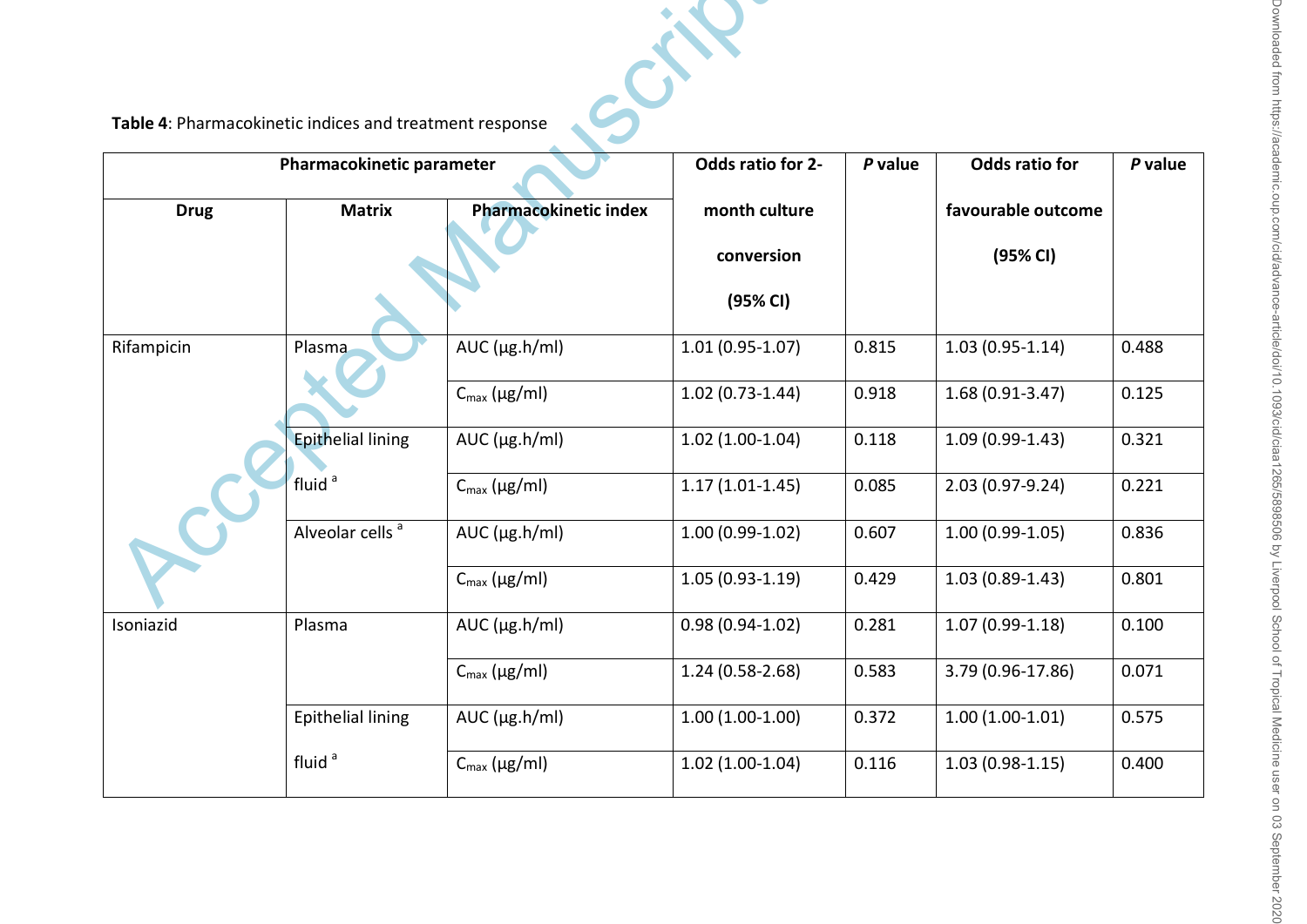|              | Alveolar cells <sup>a</sup> | AUC (µg.h/ml)              | $1.00(0.98-1.02)$   | 0.992 | $1.00(0.98-1.06)$   | 0.980 |
|--------------|-----------------------------|----------------------------|---------------------|-------|---------------------|-------|
|              |                             | $C_{\text{max}}$ (µg/ml)   | $1.04(0.85-1.30)$   | 0.674 | $1.01(0.73-1.77)$   | 0.959 |
| Pyrazinamide | Plasma                      | $AUC$ ( $\mu$ g.h/ml)      | $1.00(0.99-1.00)$   | 0.303 | $1.00(1.00-1.01)$   | 0.751 |
|              |                             | $C_{\text{max}}(\mu g/ml)$ | $1.01(0.91 - 1.13)$ | 0.869 | $1.07(0.90-1.29)$   | 0.464 |
|              | <b>Epithelial lining</b>    | AUC $(\mu g.h/ml)$         | $1.00(1.00-1.00)$   | 0.652 | $1.00(1.00-1.00)$   | 0.356 |
|              | fluid <sup>a</sup>          | $C_{\text{max}}$ (µg/ml)   | $1.00(1.00-1.00)$   | 0.217 | $1.00(1.00-1.01)$   | 0.341 |
|              | Alveolar cells <sup>a</sup> | $AUC$ ( $\mu$ g.h/ml)      | $1.00(1.00-1.00)$   | 0.276 | $1.00(1.00-1.00)$   | 0.443 |
|              |                             | $C_{\text{max}}$ (µg/ml)   | $1.00(0.99-1.01)$   | 0.483 | $1.01(0.99-1.06)$   | 0.489 |
| Ethambutol   | Plasma                      | $AUC$ ( $\mu$ g.h/ml)      | $1.08(0.92 - 1.27)$ | 0.360 | $0.91(0.71-1.17)$   | 0.465 |
|              |                             | $C_{\text{max}}$ (µg/ml)   | $0.85(0.32 - 2.29)$ | 0.743 | $1.12(0.25 - 5.86)$ | 0.889 |
|              | <b>Epithelial lining</b>    | $AUC$ ( $\mu$ g.h/ml)      | $0.97(0.82 - 1.12)$ | 0.658 | $1.06(0.89-1.73)$   | 0.733 |
|              | fluid <sup>a</sup>          | $C_{\text{max}}$ (µg/ml)   | $0.98(0.70-1.35)$   | 0.878 | $1.05(0.71-2.32)$   | 0.856 |
|              | Alveolar cells <sup>a</sup> | $AUC$ ( $\mu$ g.h/ml)      | $0.99(0.95 - 1.02)$ | 0.469 | $1.07(0.97 - 1.28)$ | 0.345 |
|              |                             | $C_{\text{max}}$ (µg/ml)   | $0.98(0.91 - 1.05)$ | 0.584 | $1.11(0.92 - 1.55)$ | 0.420 |
|              |                             |                            |                     |       |                     |       |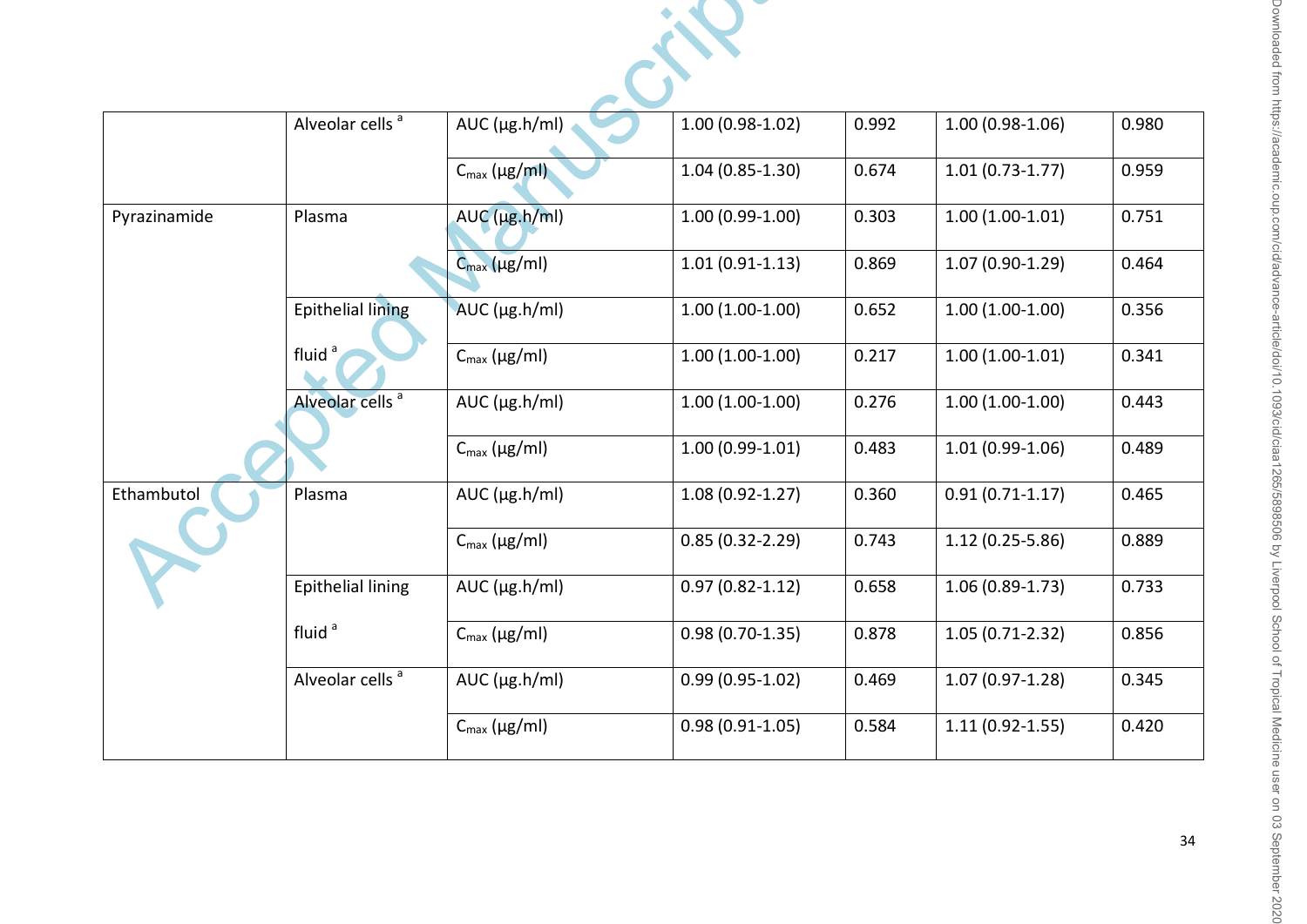AUC: area under the concentration-time curve;  $C_{\text{max}}$ : peak concentration

<sup>a</sup> Analysis restricted to those in the intrapulmonary group

Cccepte

35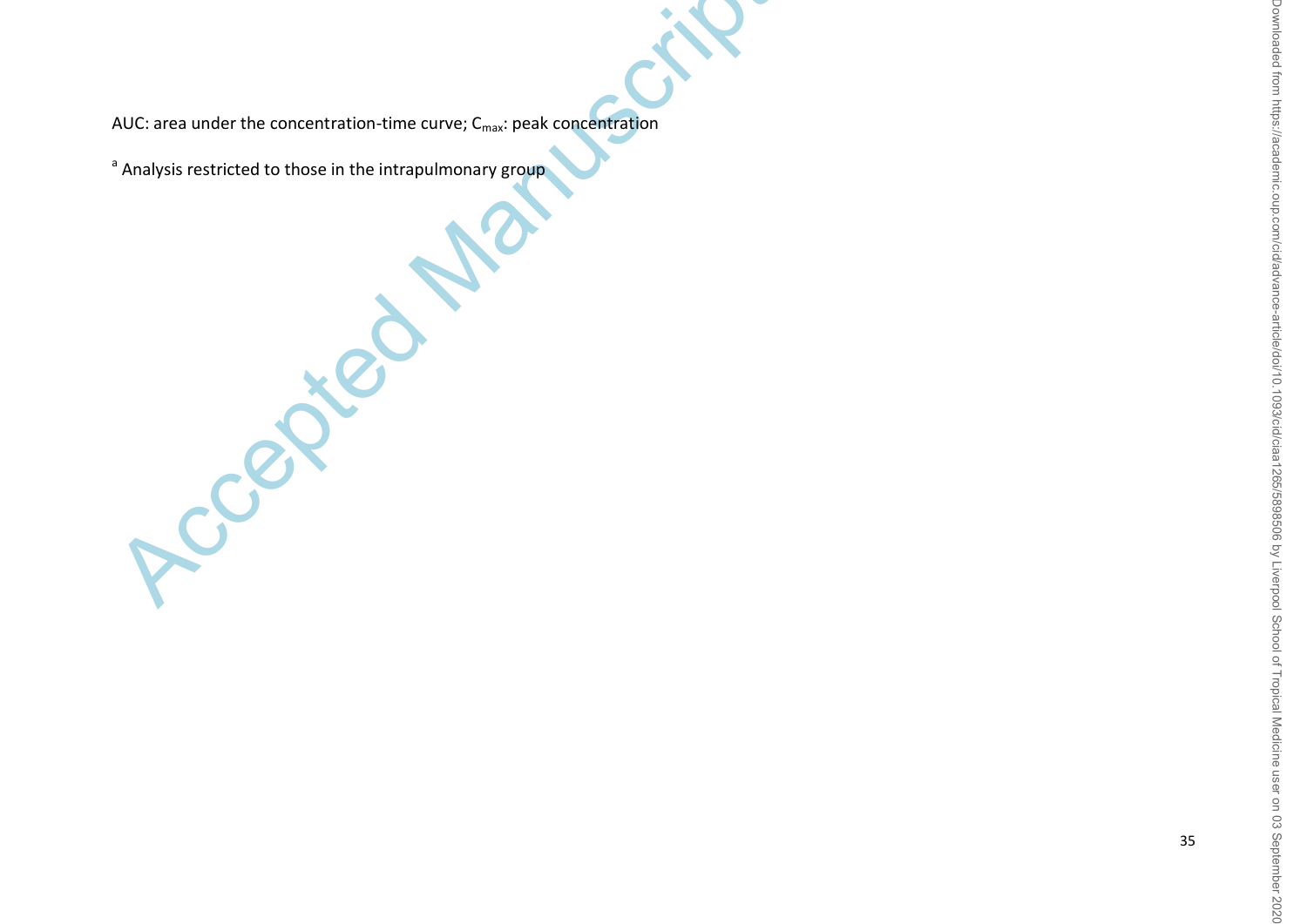## FIGURE\_1